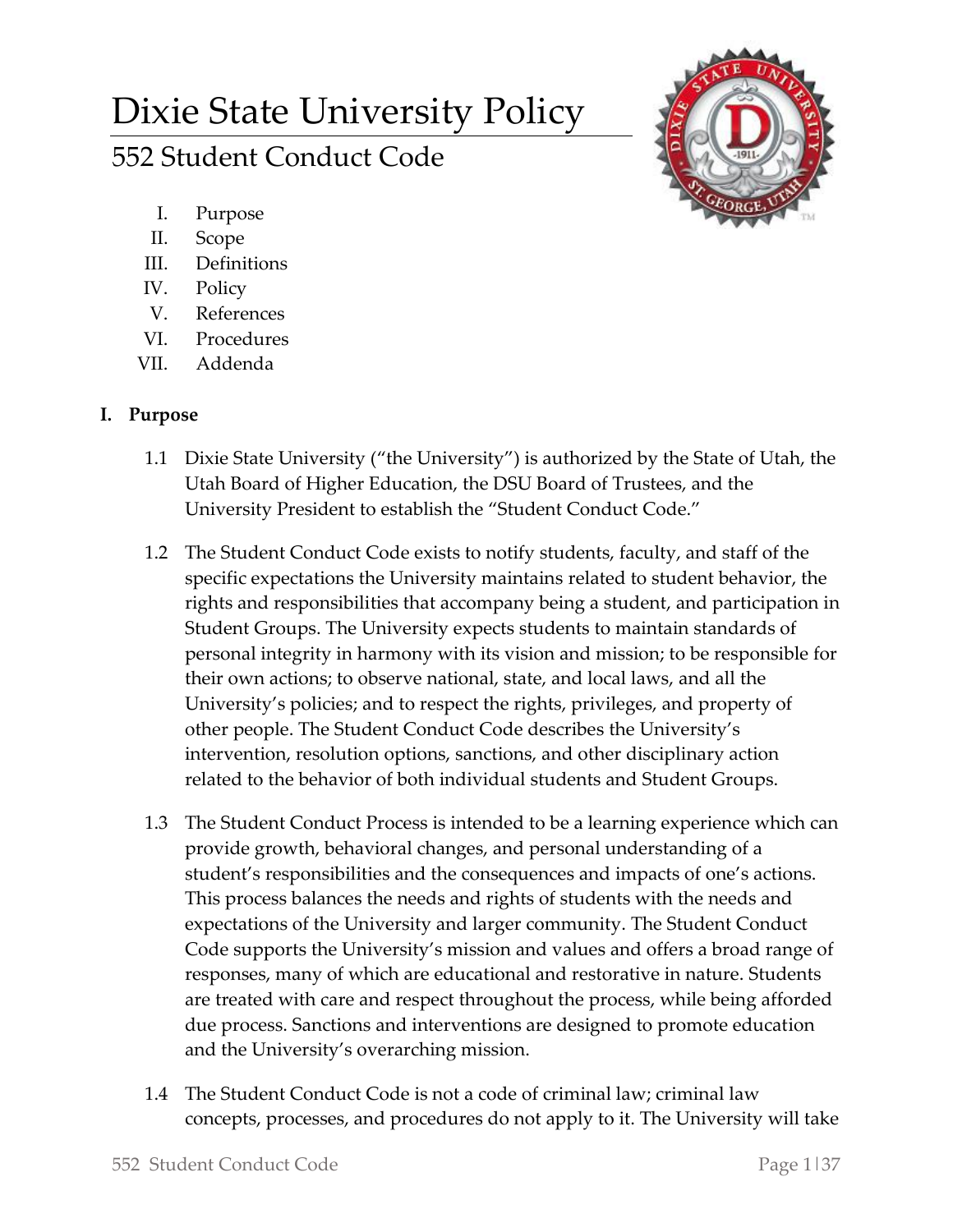appropriate action when a student's behavior runs contrary to the University mission or a clear and distinct University interest, regardless of whether a criminal offense has occurred.

1.5 The Student Conduct Code shall not be construed as a binding contract between the University and any student or associated third party. Rather, this policy outlines the internal operating procedures for resolving student misconduct.

## **II. Scope**

- 2.1 The Student Conduct Code governs the behavior of students and Student Groups.
- 2.2 The Student Conduct Code applies to behavior that occurs on University premises (whether owned or leased) and at all University-sponsored programs and activities. It also applies to off-campus behavior that adversely affects any member of the University Community's health, safety, or welfare, or any action that poses a threat to persons or property, or any other conduct that may damage the institution's reputation or relationship with the greater community (including behavior occurring in a foreign country, in another state, and behavior at all University activities, regardless of location).
- 2.3 The Student Conduct Code applies to behavior conducted online, via email or via any other electronic medium. Students should be aware that online postings such as blogs, web postings, chats, and social networking sites are in the public sphere and are not private. These postings can subject a student to allegations of Student Conduct Code violations if there is information that the Student Conduct Code was violated. While most online speech by students not involving University networks or technology is protected as free expression and not subject to the Student Conduct Code, there are three notable exceptions: A true threat, defined as a threat a reasonable person would interpret as a serious expression of intent to inflict bodily harm upon a specific individual; Speech posted online about the University or its community members that causes a substantial negative effect to a University living and/or learning environment; Information indicating a crime has occurred.
- 2.4 The University retains conduct jurisdiction over students who have yet to enroll in classes but are admitted to the University, and those who choose to take a leave of absence, withdraw, or have graduated, for any behavioral misconduct that occurred post-admission but prior to enrollment in classes, and/or prior to the student taking leave, withdrawing, or graduating. If sanctioned, a hold may be placed on the student's ability to enroll, re-enroll,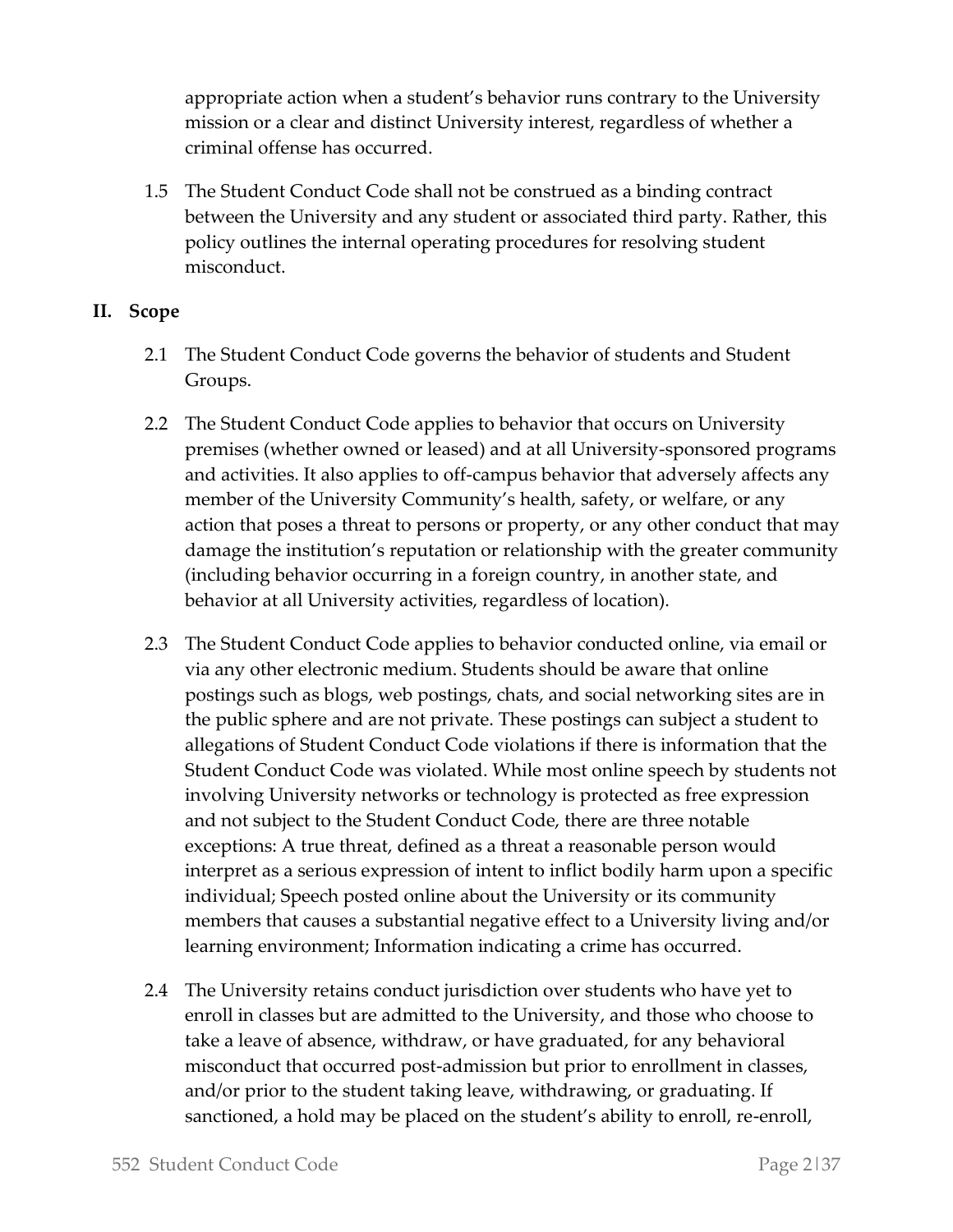obtain official transcripts, and/or graduate, and all sanctions must be satisfied prior to the hold being released. In the event of serious misconduct committed while still enrolled but reported after the student has graduated, the University may invoke these procedures, and if the former student is found responsible, the University may revoke that student's degree.

- 2.5 Visitors to, and guests of, the University may seek resolution of violations of the Student Conduct Code committed against them by University students through the Office of the Dean of Students.
- 2.6 The University recognizes students are adults involved in educational pursuits. The Student Conduct Code does not place the University in a custodial or parental relationship with students and does not impose upon the University any duty to protect students from participating in proscribed acts.
- 2.7 Formal appeal procedures are outlined in the Procedures section:
	- 2.7.1 Although formal appeal procedures are outlined, the University encourages informal resolution of problems. Mutual consent of all parties is highly desired.
	- 2.7.2 The Dean of Students or Designee in coordination with the institutional CARE Team determines whether to exercise jurisdiction off of University Premises on a case-by-case basis.
	- 2.7.3 The Dean of Students or Designee retains discretion as to what resolution is appropriate and adequate.
- 2.8 A student may face both the University Student Conduct Process and/or criminal or civil litigation charges, since the same factual situation may allegedly violate both the Student Conduct Code and criminal or civil law. The Student Conduct Process may happen before, during, or after criminal or civil legal proceedings. Since the Student Conduct Process is entirely separate from criminal or civil litigation, legal outcomes do not affect the Student Conduct Process, nor will pending criminal or civil litigation stop or delay the Student Conduct Process.
	- 2.8.1 If a visitor or guest of a University student or organization does not comply with University policies, and/or with local, state, or federal law, the student or organization may be subject to Student Conduct Code sanctions, as well as to the provisions of local, state, or federal law.
- 2.9 No document that describes guidelines for ethical standards can address every possible situation. Students are encouraged to seek additional advice or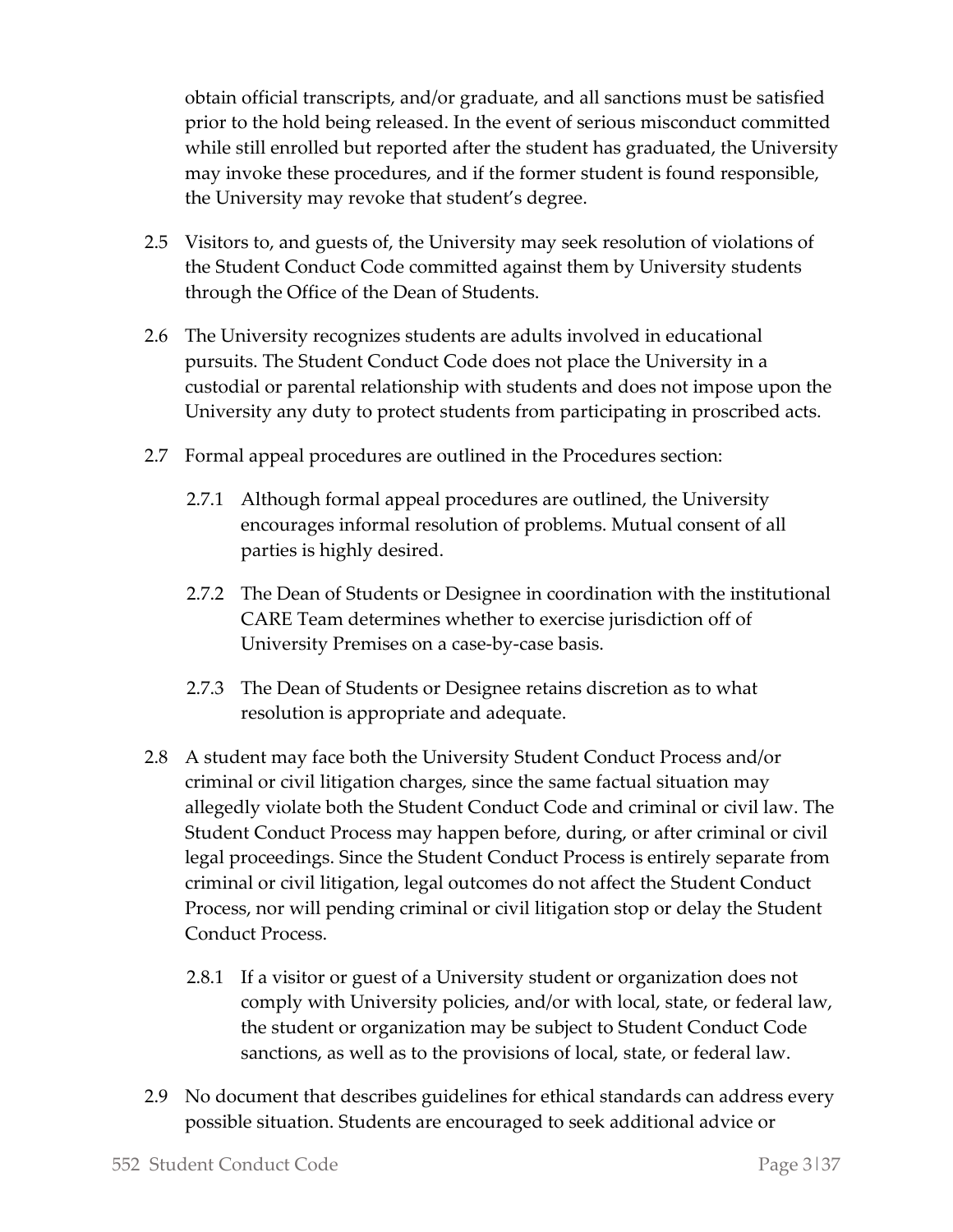consultation in circumstances where the Student Conduct Code may not be definitive.

#### **III. Definitions**

- 3.1 *Amnesty:* A decision by the University to take no action against specified offenses or offenders.
- 3.2 *Behavioral misconduct*: A violation of the Student Conduct Code.
- 3.3 *Behavioral sanction*: A penalty, restriction, or consequence imposed based on a student's behavioral misconduct.
- 3.4 *Bullying:* Seek to harm, intimidate, or coerce.
- 3.5 *CARE Team:* The Campus Assessment, Response, and Evaluation Team which provides assistance to the University Community by engaging in proactive and collaborative approaches to help identify, assess and find solutions to distressing, disturbing, disruptive, and potentially dangerous behaviors that impact the safety or well-being of the University Community or any of its members. The CARE Team is a multidisciplinary group of University personnel representing a variety of University departments with training and experience in law enforcement, threat assessment, medical and mental health evaluation, human resources, university operations, conflict resolution, and student affairs. Other University employees may be invited to participate or consult with the CARE Team as needed. The CARE Team is responsible for determining whether a reported concern should be referred to the Dean of Students or Designee or to another CARE Team member for follow-up.
- 3.6 *Complaint:* A report, referral, or other information provided by an individual in writing or verbally to the Dean of Students or Designee that alleges a violation of the Student Conduct Code. A Complaint includes, but is not limited to, a police report, an incident report from housing or residence life, a report from faculty, administrative staff, students, member of the CARE Team, other members of the University Community, or from parties outside the University Community.
- 3.7 *Complainant*: An individual impacted by misconduct alleged to be a violation of the Student Conduct Code. There may be more than one Complainant for an incident of behavioral misconduct. In certain circumstances, the Dean of Students or Designee serves as the Complainant on behalf of the University.
- 3.8 *Dean of Students*: A Student Affairs administrator assigned to oversee the Student Conduct Code.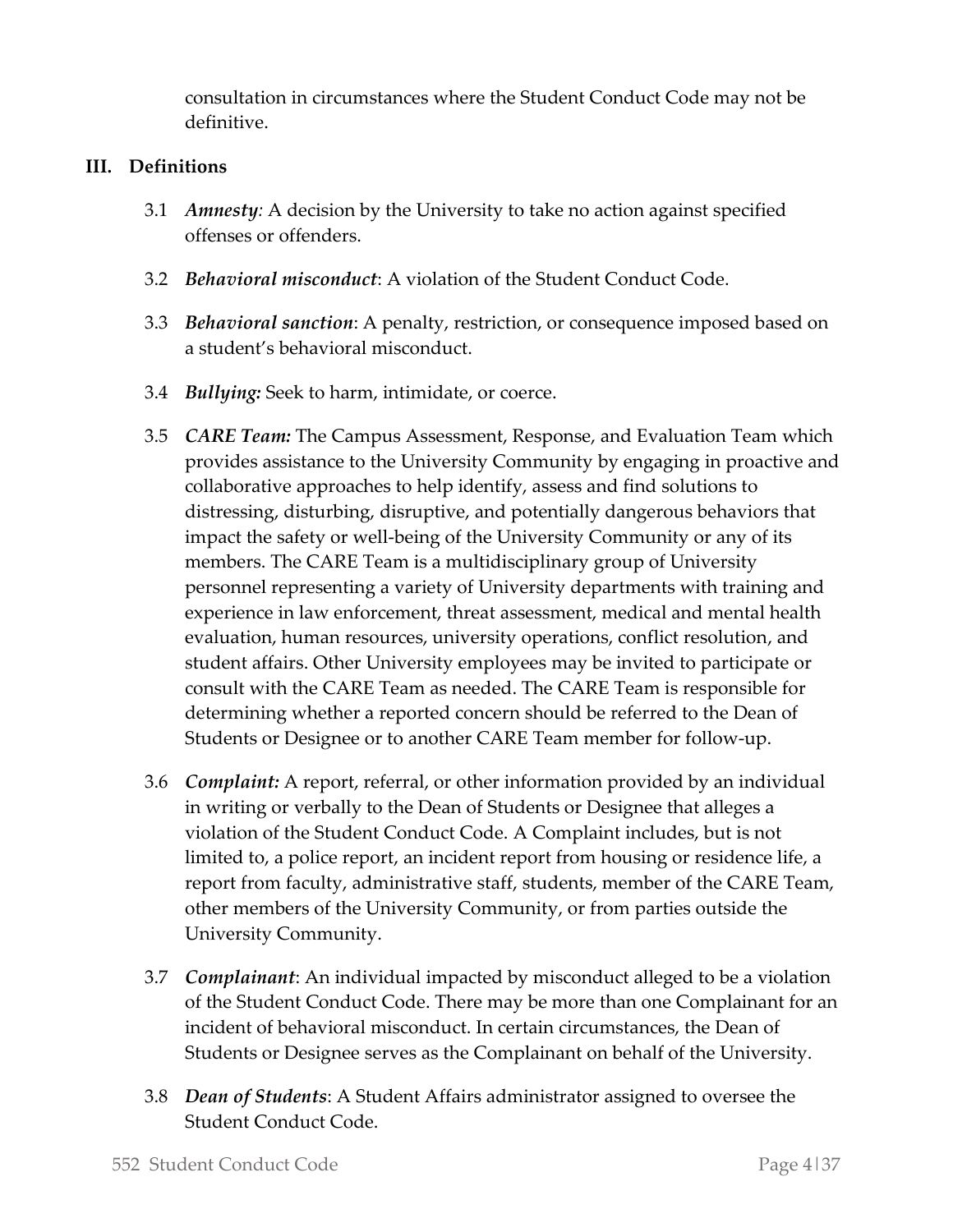- 3.9 *Designee:* A University official authorized by the Dean of Students to investigate an alleged Student Conduct Code violation, facilitate Student Conduct Process, determine whether a student or Student Group has violated the Student Conduct Code, and to impose sanctions for such violation(s).
- 3.10 *Due process*: Procedural rights afforded to a party in a Student Conduct Process involving a substantial sanction. This includes notice of alleged violation(s), an opportunity to be heard relative to the alleged violation(s), an impartial review of, and decision regarding, the alleged violation(s).
- 3.11 *Expulsion*: The permanent termination of student status. An expelled student may not petition for reinstatement. A student expelled once a semester has begun may be eligible for refunds according to the published University refund schedule.
- 3.12 *Falsification/Fabrication/Misrepresentation*: Includes but is not limited to the intentional and unauthorized invention of any data, information, or citation.
- 3.13 *Good Standing:* The awarding of a degree from the University is conditioned upon a student's good standing with the University and satisfaction of all University graduation requirements. "Good standing" means the student has resolved any holds, unpaid fees, or acts of academic or behavioral misconduct, and the student complied with all sanctions imposed as a result of any misconduct. The University may deny the awarding of a degree if the student is dismissed from the University based on academic or behavioral misconduct or may revoke a degree awarded.
- 3.14 *Hazing*: Includes but is not limited to any activity expected of someone joining a group or student organization (or maintaining full status in a group or student organization) or any pastime or amusement engaged in with respect to such group or organization, that causes, or is likely to cause a risk of mental, emotional, and/or physical harm, regardless of a person's willingness to participate.
- 3.15 *Informal Resolution*: A written agreement between Respondent(s) and the Dean of Students or Designee that resolves an allegation of a Student Conduct Code policy violation(s) prior to the case proceeding to a Student Conduct Panel. An Informal Resolution must be signed by the Respondent and Dean of Students and may not be appealed.
- 3.16 *Instructor/Professor/Faculty:* Any person hired by the University to conduct classroom research or teaching activities, or who is otherwise considered by the University to be a member of its faculty, including full and part-time instructors at all levels.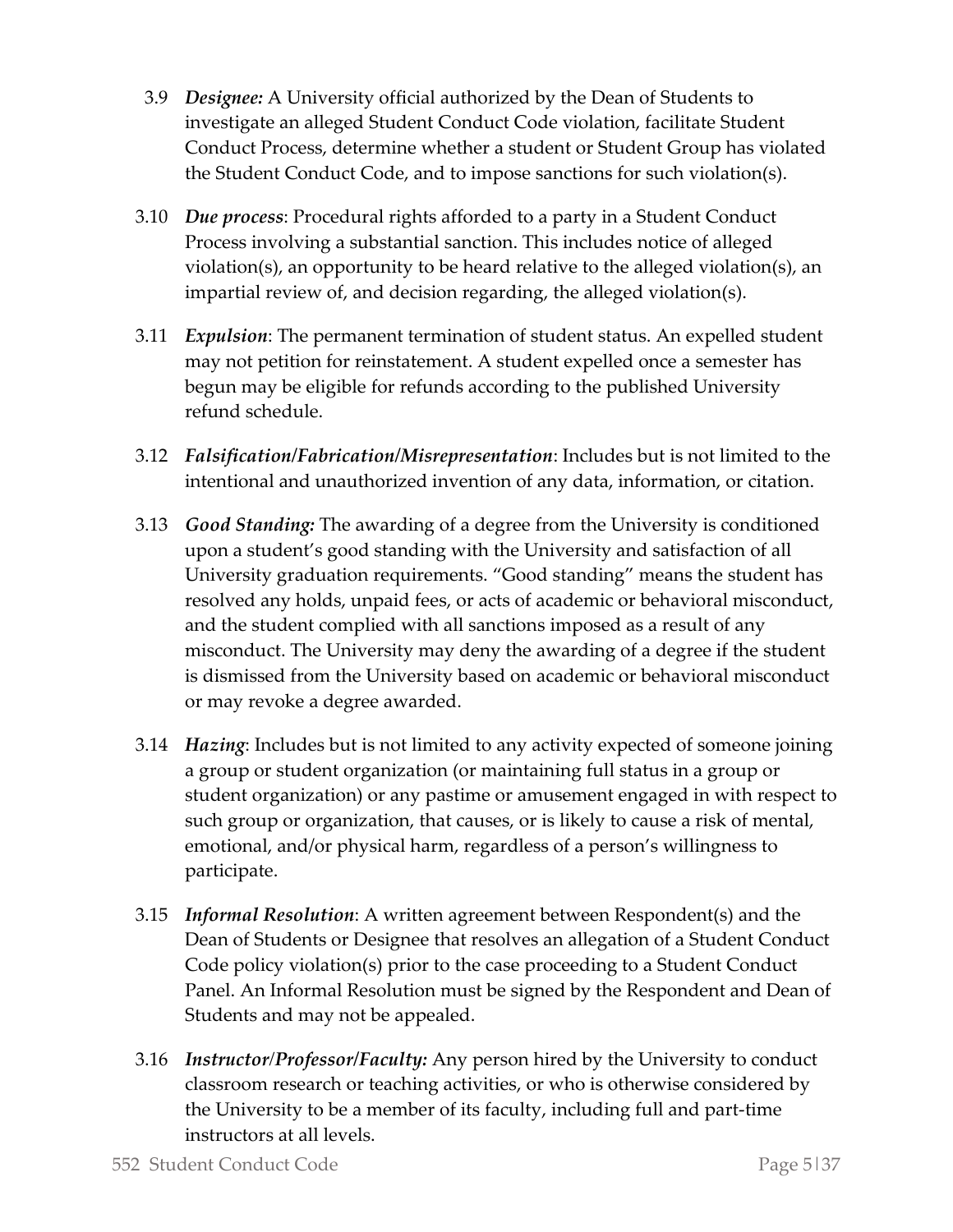- 3.17 *Investigation Findings*: A written summary prepared by the Dean of Students or Designee which contains a summary of the alleged Student Conduct Code policy violation(s), a summary of the relevant evidence collected during the investigation, and the Dean of Students', or Designee's, findings and rationale for the findings as to whether there was a violation(s) of the Student Conduct Code.
- 3.18 *Notice/Notification*: The act of notifying a student either orally or in writing.
- 3.19 *Notice of Appeal:* The form provided by the Dean of Students' Office that a party must use in order to submit an appeal. The Notice of Appeal must also include a detailed statement explaining how the appeal meets at least one of the criteria explained in Section 6.10.1.1.
- 3.20 *Policy:* The written rules and regulations of the University as found in, but not limited to, the Student Conduct Code; Resident-Life Handbook; undergraduate, graduate, and professional catalogs or policies; course syllabi; athletic policies and handbooks, the Policy Library, and University web pages.
- 3.21 *Preponderance of Evidence:* The standard for determining responsibility for a violation of the Student Conduct Code is whether it is "more likely than not" (by a "preponderance of the evidence") that a violation of the Student Conduct Code occurred based on all information made available during the Student Conduct Process (including, but not limited to, the complaint, response, witness statements, physical evidence, University documents, and interview notes).
- 3.22 *Respondent*: The student or Student Group accused of a violation of the Student Conduct Code.
- 3.23 *Serious criminal offense*: Any felony or misdemeanor related to the harm, or attempted harm, of another person; or related to theft or attempted theft of property; or related to the possession, distribution, sale, or attempted sale of any illegal or controlled substance; or that otherwise demonstrates a significant or meaningful threat to the University Community.
- 3.24 *Staff/Staff member*: A person other than a faculty member who receives compensation for work or services from funds controlled by the University, regardless of the source of funds, the duties of the position, or the amount of compensation paid; includes students with employment responsibilities.
- 3.25 *Stalking*: A course of conduct, directed at a specific person, that is unwelcome, repetitive or menacing, and would cause a reasonable person to fear for their own safety, the safety of another, or suffer emotional distress.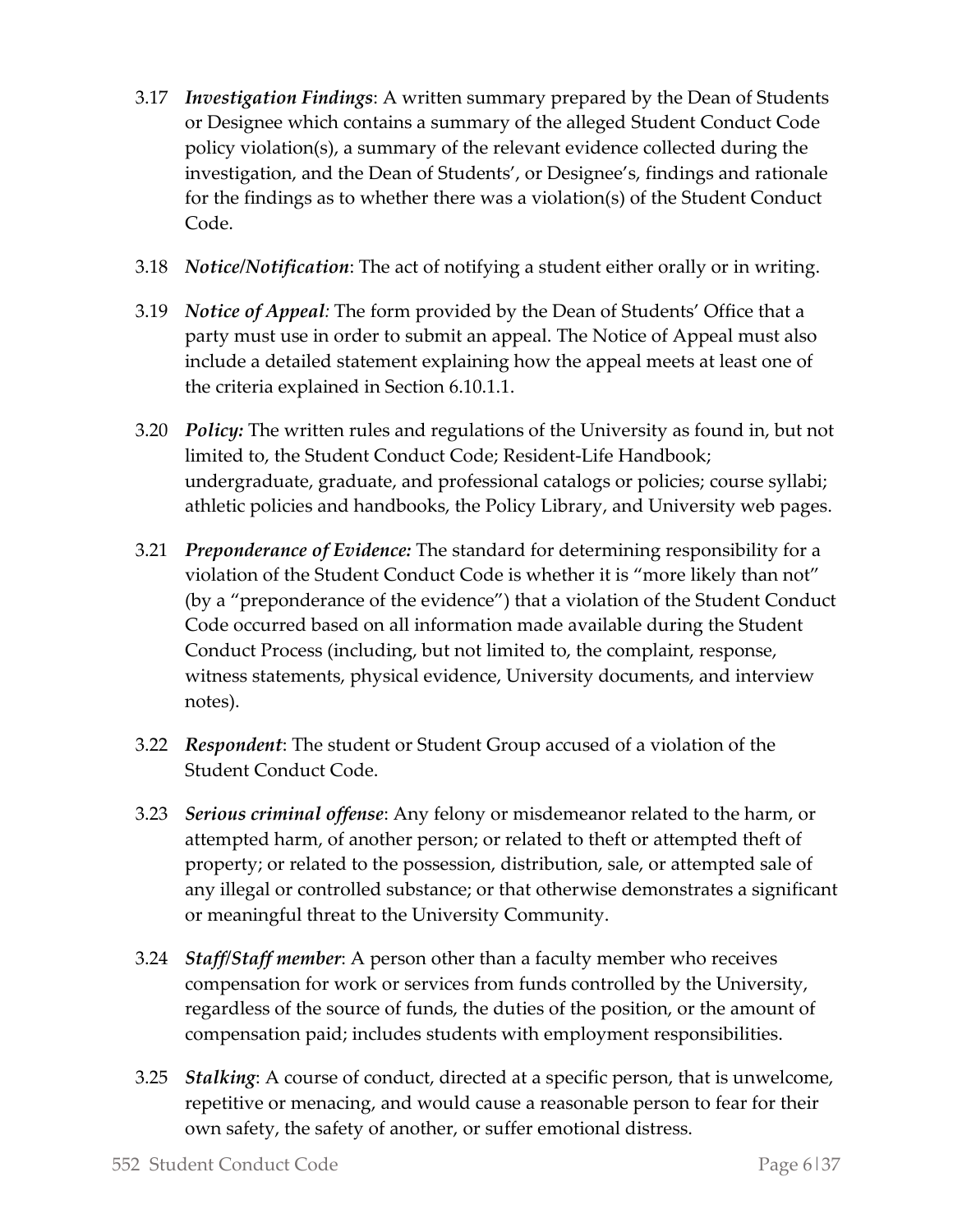- 3.25.1 *Course of Conduct:* [Two or more acts that are directed at or toward a](https://www.lawinsider.com/dictionary/course-of-conduct)  [specific person.](https://www.lawinsider.com/dictionary/course-of-conduct)
- 3.26 *Student*: A person who is currently or was at the time of the alleged behavioral misconduct, matriculated and/or registered in any class, program of instruction, or training offered by the University at any level, whether or not for credit.
- 3.27 *Student Conduct Committee:* A Committee consisting of nine (9) members, including three (3) faculty chosen by the Faculty Senate President and the Provost, three (3) staff chosen by the Staff Association President and Staff Association Board, and three (3) students chosen by the Student Association President. The Committee is co-chaired by the senior faculty and staff members, and appoints a Student Conduct Panel from members of the Committee to review alleged student conduct violations, make determinations as to whether the Student Conduct Code has been violated by a Respondent, and issue sanctions for violations of the Student Conduct Code.
	- 3.27.1 *Student Conduct Panel:* A three (3) person panel, consisting of one faculty, one staff, and one student who are each members of the Student Conduct Committee, which reviews alleged student conduct violations, makes determination as to whether the Student Conduct Code has been violated by a Respondent, and issues sanction for violations of the Student Conduct Code.
- 3.28 *Student Conduct Panel Decision:* A document prepared by the Student Conduct Panel after the conclusion of a Student Conduct Panel Meeting or Student Conduct Panel Hearing that includes the findings of responsibility or non-responsibility for each alleged Student Conduct Code violation, rationale for the findings, sanctions (if applicable), and information on the appeal process.
- 3.29 *Student Conduct Letter:* A letter attached to the transcript of a student who is on disciplinary suspension. The letter may contain the details of the suspension and will be removed when the student has met the conditions of the suspension or when the suspension period ends.
- 3.30 *Student Conduct Process:* Includes all steps of any process(es) in the Student Conduct Code used to address student behavioral misconduct. A Student Conduct Process is initiated at the time a complaint is received and concludes when the matter is closed by the Dean of Students or Designee or after the Respondent's completion of all sanctions imposed, if any.
- 552 Student Conduct Code Page 7|37 3.31 *Student Group:* A number of individuals who are associated with the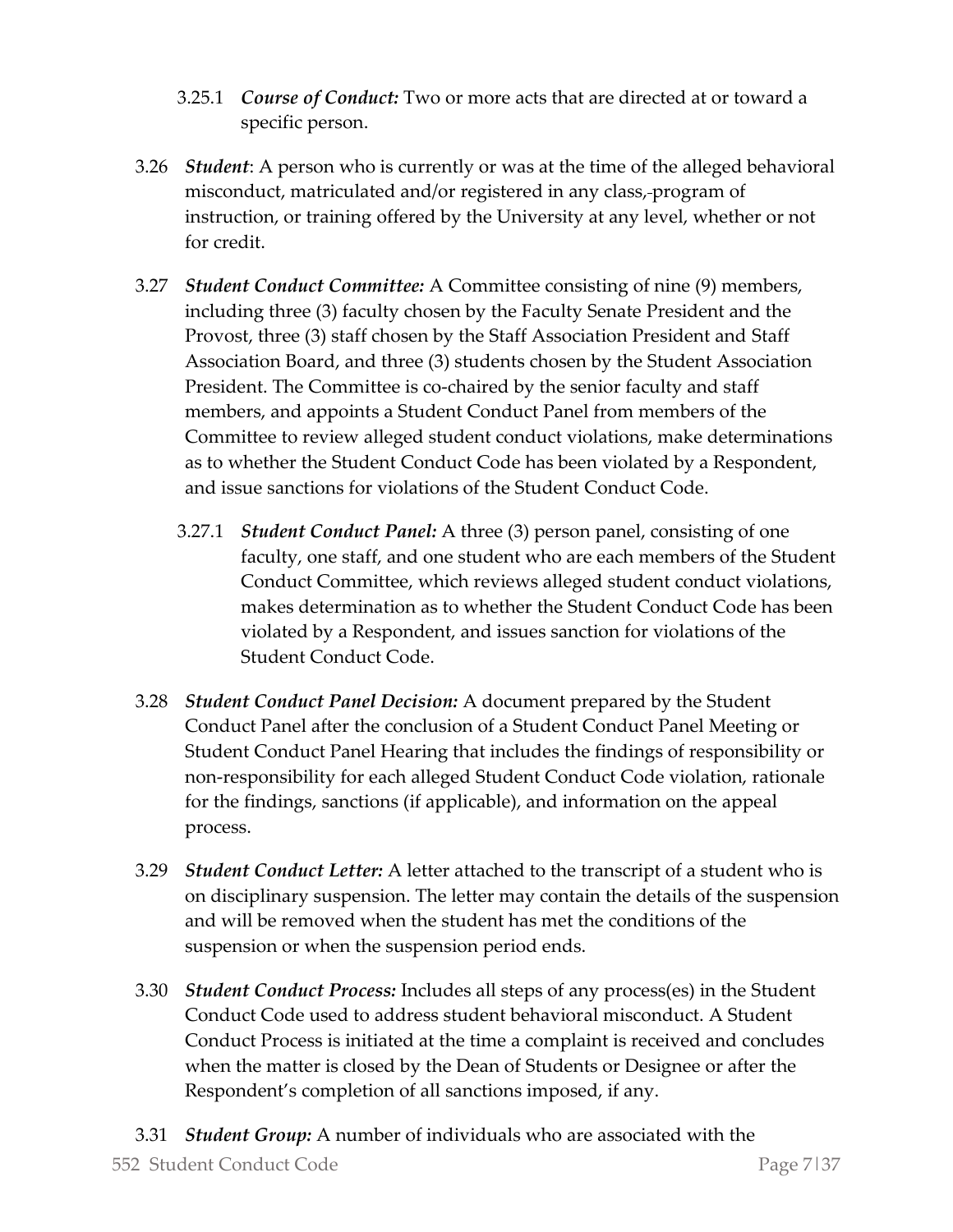University and each other, including athletic teams, student clubs and organizations registered with the University, and student groups and clubs not registered with the University.

- 3.32 *Support Person:* An individual providing support to a party in a Student Conduct Code process may be, but is not limited to a family member, a roommate, a friend, or legal advisor. A support person may attend any part of the Student Conduct Process with a student who is a party in the process. The support person may not disrupt a meeting, or other proceeding, or speak on behalf of the student. The support person's role is limited to listening and quietly conferring with the student. If a support person is disruptive, the support person may be excluded from the meeting and future meetings or proceedings.
- 3.33 *Suspension*: The termination of student status for a specified academic term or terms. A student suspended once a term has begun may be eligible for refunds according to the published University refund schedule.
- 3.34 *Trespass:* Knowingly entering or remaining on University premises, or any portion thereof, after an authorized University Official or law enforcement officer notifies an individual or group orally or in writing that the individual's or group's entry or presence is prohibited and therefore the individual or group is excluded/trespassed from University premises or a location specified by the University Official or law enforcement officer. An excluded/trespassed individual or group is not licensed, invited, or otherwise privileged to enter or remain on the identified portion of the University premises unless given prior written permission by the University Official who excluded/trespassed the individual or group or the University's Chief of Police.
- 3.35 *University Activity*: Any activity, event, function, ceremony, or program sponsored, hosted, or under the auspices of the University, including instances when a student represents the University or engages in an activity related to the University.
- 3.36 *University Business Day*: Any day that the University is open for business (excludes weekends, holidays and University closures).
- 3.37 *University Community*: All students enrolled in classes at the University, whether or not for credit; all individuals employed by the University in any capacity; and those individuals lawfully present on University Premises or attending a University Activity.
	- 3.37.1 A member of the University Community includes but is not limited to any individual who is a University student, employee, contractor or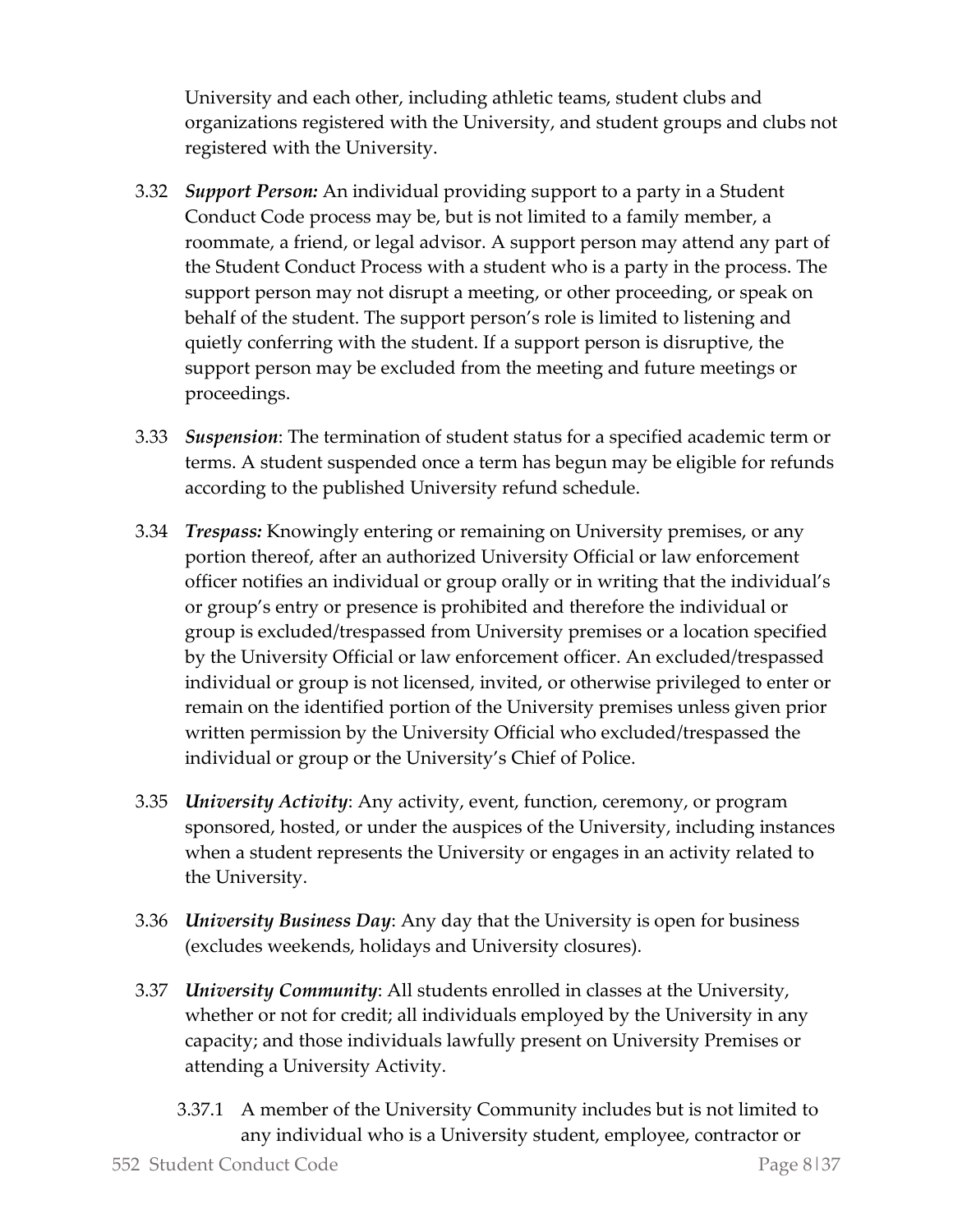vendor, affiliate or volunteer, or guest of the University. Guests, include but are not limited to, event attendees, participants in Universitysponsored cocurricular or auxiliary programs, visitors and customers. Determination of whether an individual is a member of the University Community is decided by the Dean of Students or their Designee.

- 3.38 *University Directives:* Official or authoritative instruction intended to guide or govern action and behavior among members of the University Community.
- 3.39 *University Official*: Any person employed by the University performing assigned administrative or professional responsibilities. This includes but is not limited to the Department of Public Safety and Resident Assistants; any student who is assigned or appointed as a formal member of the Student Conduct Committee or Student Conduct Panel.
- 3.40 *University Premises*: The University campus and all University land, buildings, facilities, and other property in the possession of, or owned, used, leased, or controlled by the University including, but not limited to, items such as adjacent streets and sidewalks, vehicles, computers, web sites, and University-owned and/or operated computer networks, including wireless internet access.
- 3.41 *Vice President*: The Vice President of Student Affairs, or a Designee.

## **IV. Policy**

- 4.1 Student Rights: In addition to constitutional and statutory rights and privileges derived from the United States of America and the State of Utah, students in Good Standing have specific rights as members of the University Community. Nothing in this document is intended to limit or abridge students' constitutional or statutory rights. This document shall not be construed as a binding contract between the University and any student or associated third party. Students in Good Standing are warranted the following rights and privileges and are also responsible to allow other members of the University Community the same:
	- 4.1.1 The right to an environment and climate conducive to uninterrupted learning and thinking. Teaching practices should be considerate of the student's dignity and rights, and all individuals should be treated with courtesy and respect.
	- 4.1.2 The right to reasonable notice of the general course content and requirements at the beginning of the course in the form of a syllabus.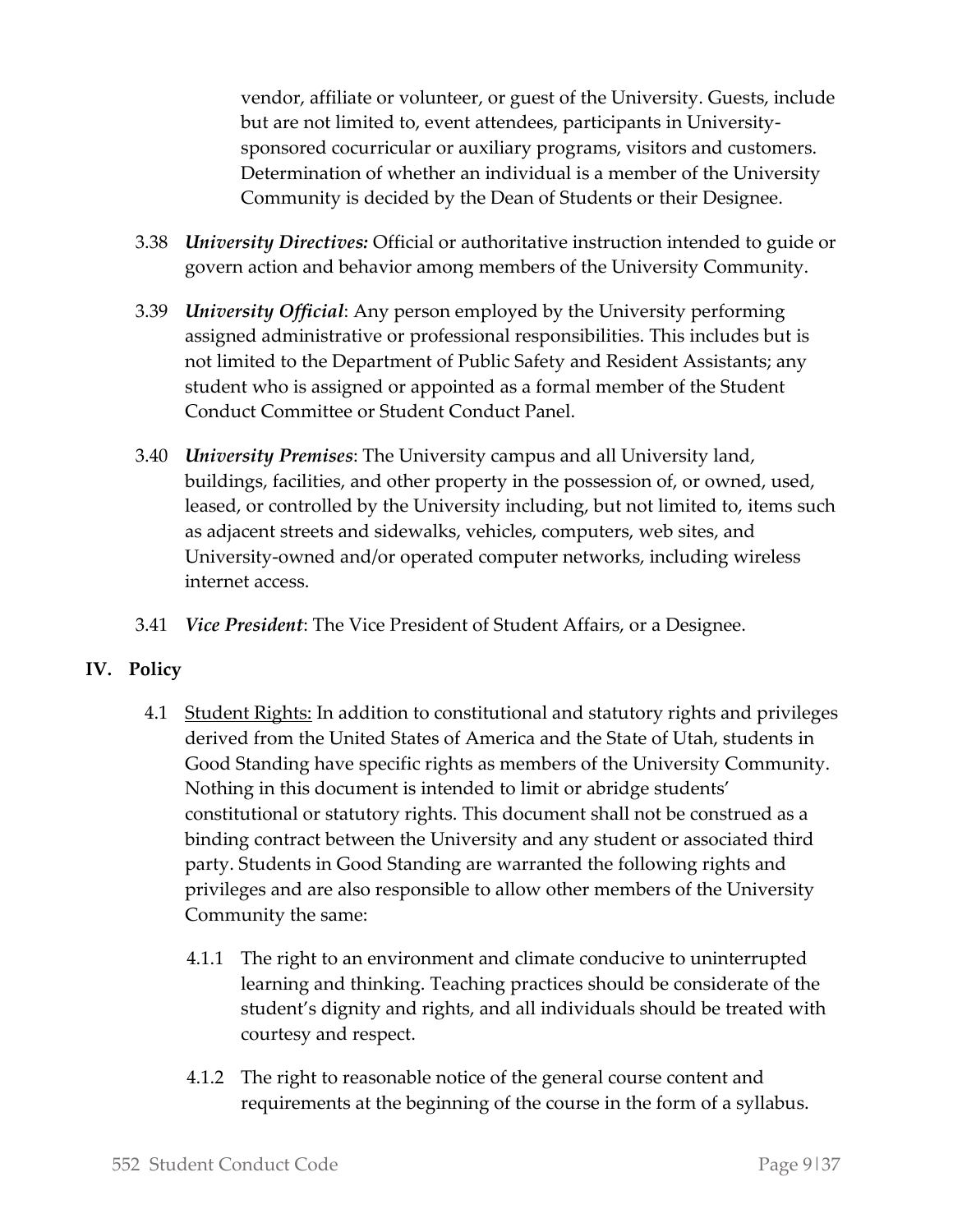- 4.1.3 The right to reasonable notice of disclosures regarding state authorizations of distance education courses and programs that may lead to professional licensure.
- 4.1.4 The right to have performance and behavior evaluated promptly, conscientiously, and without prejudice or favoritism according to the criteria set forth at the beginning of the course in the form of a syllabus.
- 4.1.5 The right to participate or have representation in the formation of University policies that affect students.
- 4.1.6 The right to due process in any proceeding involving the possibility of serious sanctions.
- 4.1.7 The right to privacy and confidentiality according to rules and other statutory regulations.
- 4.1.8 The right to obtain and examine educational records that accurately reflect the student's performance and to challenge inaccurate or misleading information in the student's personal records.
- 4.1.9 The right to participate in the University Student Association elections and to form student clubs and organizations according to the rules and policies set forth.
- 4.1.10 The right to perform student evaluations of faculty members and to have those evaluations seriously considered in the retention, promotion, tenure, and post-tenure reviews of faculty members.
- 4.1.11 Freedom from illegal discrimination, harassment, sexual harassment, or prejudicial treatment because of race/ethnicity, color, national origin, age, religion, sexual orientation, gender identity/expression, sex, pregnancy, disability status, or protected veteran status.
- 4.1.12 The right to reasonable accommodations. The University is committed to providing reasonable accommodations and support to qualified students with disabilities to ensure equal access to the University's Student Conduct Process. Complainants, Respondents, and other participants may request accommodations necessary under the Americans with Disabilities Act (ADA) or Section 504 of the Rehabilitation Act. Students needing such accommodations or support should contact the Disability Resource Center. The Disability Resource Center will review the request and, in consultation with the student requesting the accommodation and the Dean of Students or Designee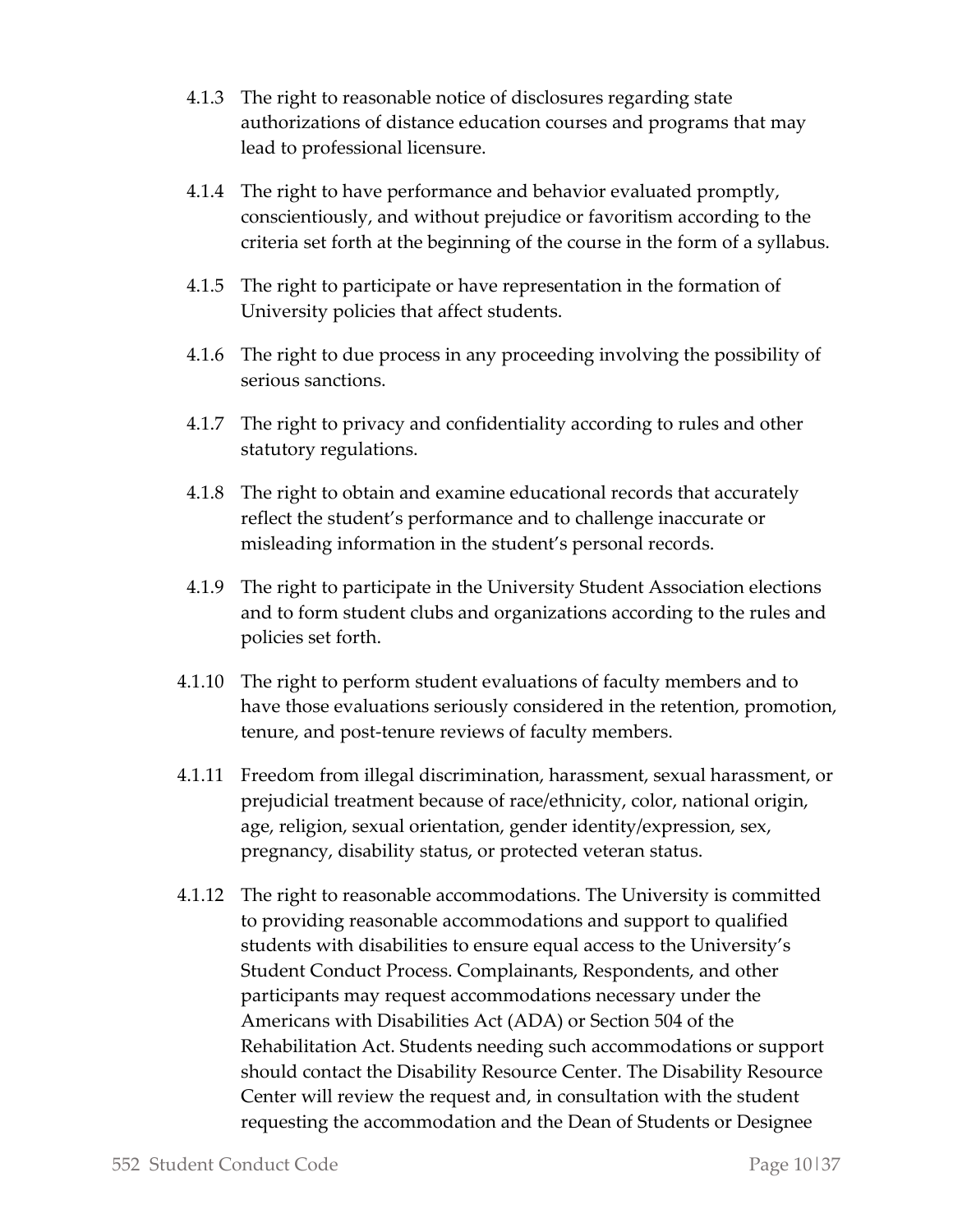determine which accommodations are appropriate and necessary for full participation in the process.

- 4.1.13 The right to file a complaint or grievance against faculty or staff members under the appropriate University policy.
- 4.1.14 Freedom and autonomy in intellectual pursuits and development.
- 4.1.15 Freedom of open discussion, inquiry, expression, and lawful assembly according to Policy 110: Free Speech and Assembly.
- 4.1.16 Freedom from unreasonable search and seizure.
- 4.1.17 The right to have a support person throughout the Student Conduct Process.
- 4.1.18 The right to seek amnesty: The Dean of Students or Designee decides whether to grant amnesty in a Student Conduct Process. The availability of amnesty for students with repetitive or severe violations is determined on a case-by-case basis.
	- 4.1.18.1 The University will not sanction a student for a Student Conduct Code violation related to the use of drugs or alcohol if:
		- 4.1.18.1.1 The student is a victim or a witness to an act of sexual violence the student reports to the University, in good faith, and the University learns of the student's alleged conduct violation due to the student's report.
	- 4.1.18.2 If a student or a student representative from a Student Group calls for medical assistance, this act of responsibility will be considered as a mitigating factor when sanctioning for a Student Conduct Code violation.
- 4.1.19 This policy is only applicable to the Student Conduct Code and does not preclude law enforcement agencies from enforcing the law.
- 4.2 Student Standards/Expectations
	- 4.2.1 Students are expected to conduct themselves in such a way that is socially appropriate.
		- 4.2.1.1 Students and Student Groups are responsible for the conduct of their guests and must use their best efforts to ensure that guests comply with the Student Conduct Code and other University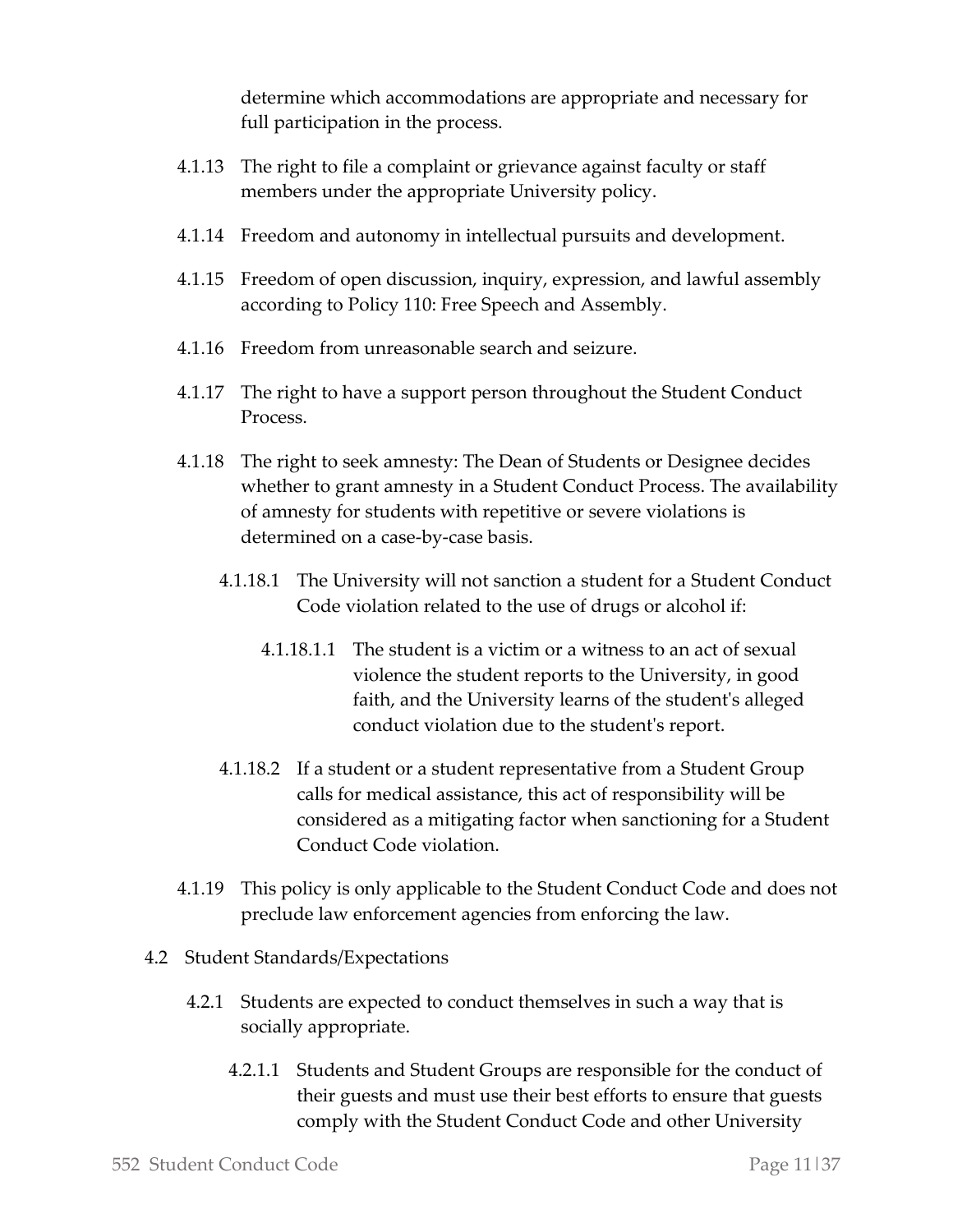policies. This includes, but is not limited to, guests attending University-sponsored events on or off University premises, visitors to University Housing, and attendees of activities sponsored by registered Student Groups.

- 4.2.2 Students are expected to maintain standards of personal integrity in harmony with the University's educational goals; to be accountable for their actions; to observe national, state, and local laws, and University policies; and to respect the rights, privileges, and property of others.
- 4.2.3 Students are expected to communicate effectively and respectfully with other students, faculty, and staff.
- 4.2.4 University email is the University's primary means of communication with students. Each student is responsible for receiving and reading in a timely manner all communication delivered to the student's University email address.
- 4.2.5 Students are expected to be problem solvers inside and outside the classroom. Students are expected to personally take the initiative and address issues or concerns with the appropriate University employees directly, unless the issues involve allegations which a student reports to the Office of Equity Compliance and Title IX.
- 4.2.6 Students are responsible for their own learning, including but not limited to attendance and preparation for class, punctuality, and submission of coursework.
- 4.2.7 Students are expected to maintain fitness for study.
	- 4.2.7.1 Fitness for Study is the reasonable social and behavioral requirements of a student without the student's physical, mental, emotional or psychological health or state negatively impacting the health, safety and/or welfare of any members of the University Community.
	- 4.2.7.2 Students with a mental or physical disability have the responsibility to notify faculty and staff of any need for accommodations, and to seek resources from the Disability Resource Center.
- 4.3 Student Conduct Code Violations: In order to ensure that the highest standards of behavioral conduct are promoted and supported at the University, to promote the personal and intellectual development of individuals, to protect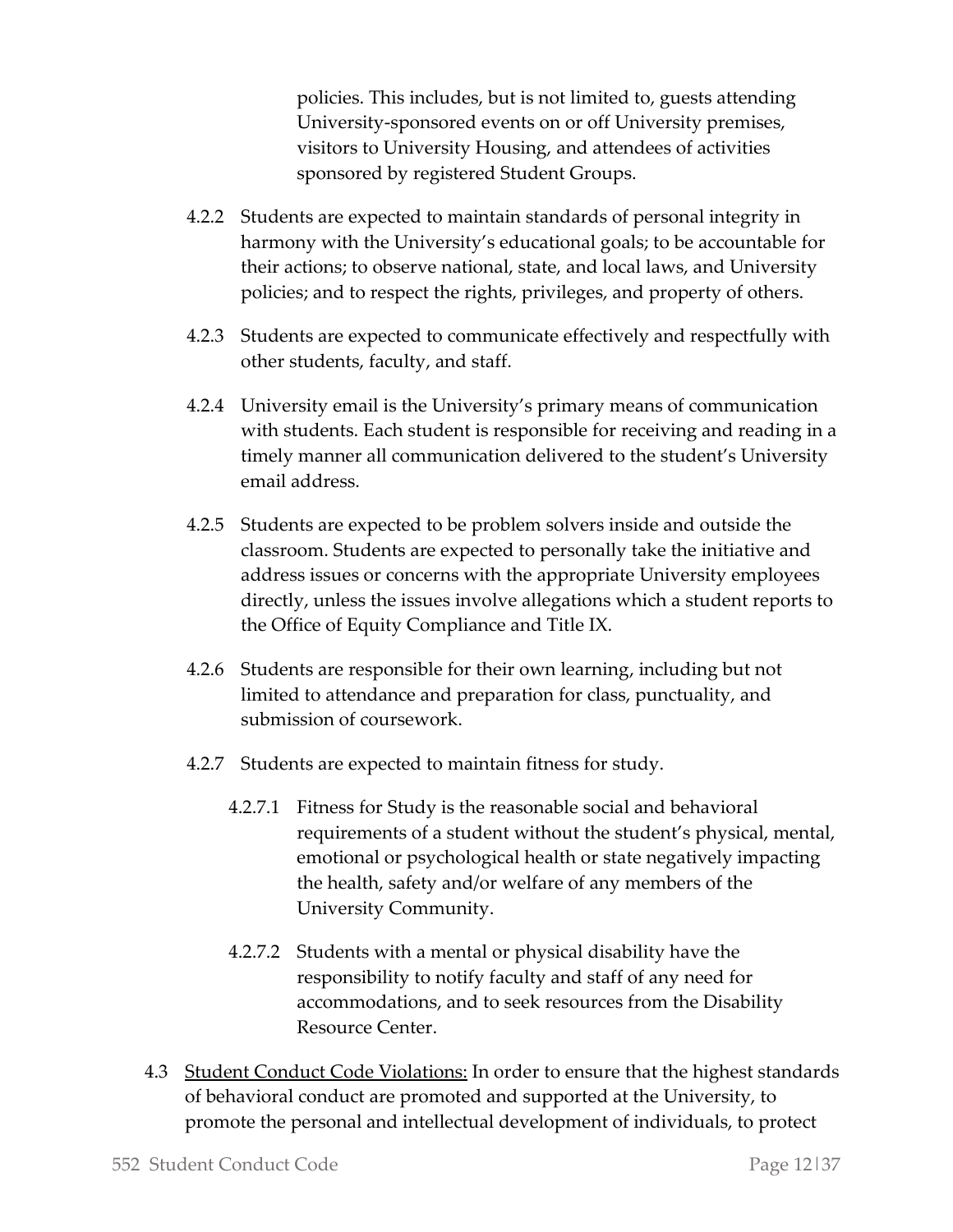the University Community, and to maintain order on campus, students or student groups who participate in the following acts of behavioral misconduct may be subject to behavioral or academic sanctions or referrals. The following standards apply to current students on or off University premises, while attending or participating in University sanctioned activities, or when representing the University. Allegations of Academic Misconduct or Professional Misconduct are processed under Policy 555: Student Academic Misconduct. Allegations of Non-Title IX Harassment, Discrimination, and Retaliation (including protected class discrimination) are processed under University Policy 164: Protected Class and Non-Title IX Discrimination, Harassment, Sexual Harassment and Retaliation. Allegations of Title IX Sexual Harassment, Discrimination and Retaliation are processed under University Policy 154: Title IX Sex-Based Discrimination, Sexual Harassment, and Retaliation. Sanctioning for violations of the Student Conduct Code follow established procedures outline in Section 6.9. The following behaviors are prohibited:

- 4.3.1 Abuse of Student Conduct Process:
	- 4.3.1.1 Failure to obey any official University notice or appear for any required meeting.
	- 4.3.1.2 Willful falsification, distortion, or misrepresentation of information during a Student Conduct Process.
	- 4.3.1.3 Disruption or interference with a Student Conduct Process.
	- 4.3.1.4 Filing fraudulent charges or initiating a Student Code of Conduct Process in bad faith.
	- 4.3.1.5 Attempting to discourage an individual's proper participation in, or use of, the Student Conduct Process.
	- 4.3.1.6 Attempting to influence the impartiality of a member of the Student Conduct Process prior to, and/or during the course of, any Student Conduct Process.
	- 4.3.1.7 Harassment (verbal, physical, and/or through use of electronic resources or technology) and/or intimidation of a member of the Student Conduct Committee or a Student Conduct Panel, or Dean of Students or Designee prior to, during, and/or after any Student Conduct Process.
	- 4.3.1.8 Verbal, physical, or technological harassment, intimidation,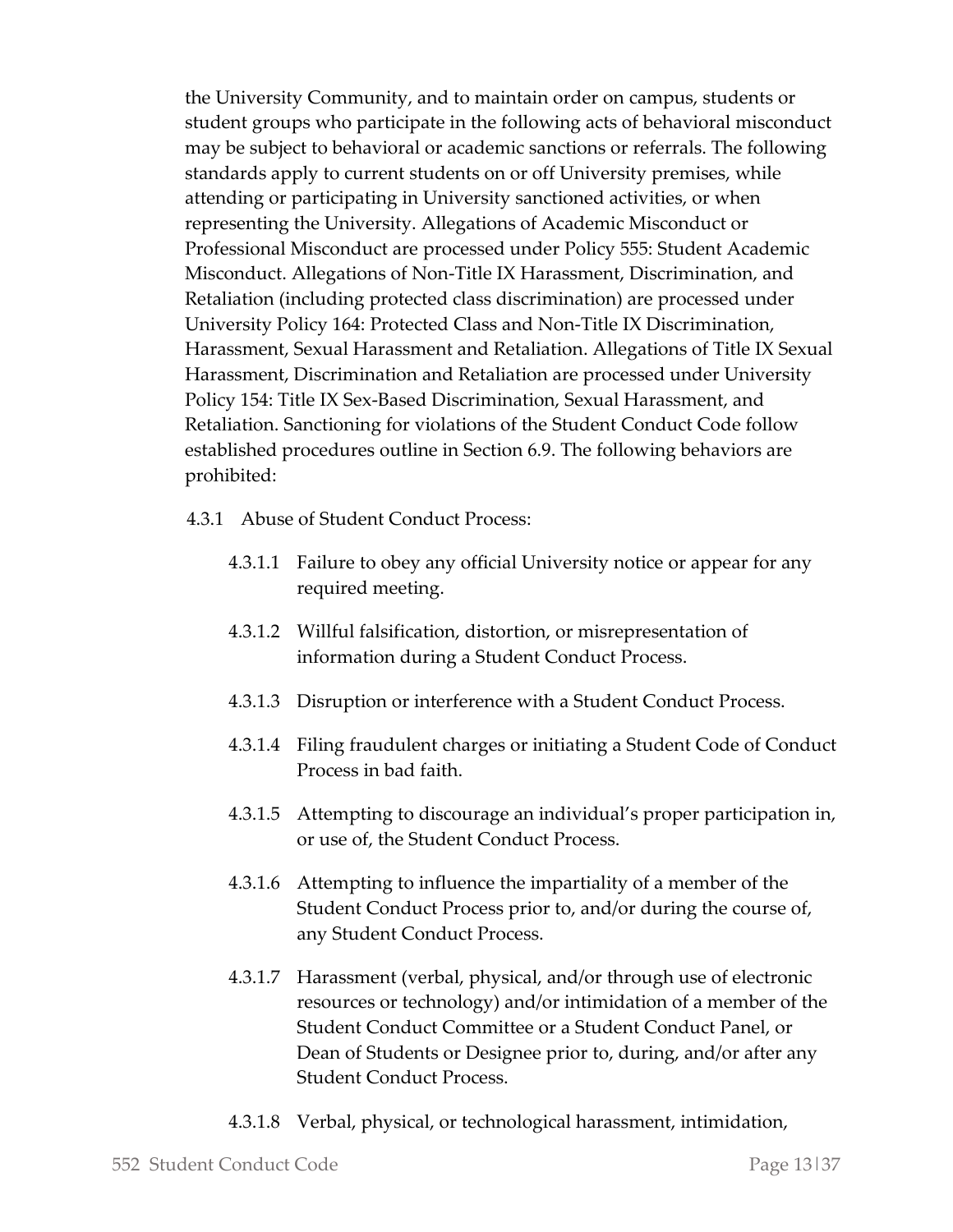and/or retaliation against a person for their exercise of rights under the Student Conduct Code or participation in the Student Conduct Process as a complainant, respondent, or witness.

- 4.3.1.9 Failure to comply with any sanction(s) imposed in a Student Conduct Process.
- 4.3.1.10 Influencing or attempting to influence another person to commit an abuse of the Student Conduct Process.
- 4.3.2 Arson and Fire Safety:
	- 4.3.2.1 Any violation of local, state, federal, or University fire policy, including but not limited to:
		- 4.3.2.1.1 Intentionally or recklessly causing a fire which damages University property or personal property, or which causes injury to a person.
		- 4.3.2.1.2 Failure to evacuate a University-controlled building during a fire alarm, unless directed to stay in an area of evacuation assistance by a University official.
		- 4.3.2.1.3 Improper use of University fire safety equipment; or
		- 4.3.2.1.4 Tampering with, or improperly engaging, a fire alarm or fire detection/control equipment while on University premises.
- 4.3.3 Breach of Contract:
	- 4.3.3.1 Breach of a contract made with the University, including but not limited to University housing or Student Groups.
- 4.3.4 Bribery and/or Extortion*:*
	- 4.3.4.1 Bribery, attempted bribery, acceptance of a bribe, and/or failure to report a bribe. Bribery includes, but is not limited to, offering money and/or some other form of payment including gifts to a member of the University Community in order to influence any academic or administrative process or to influence any athletic or University event. Extortion includes, but is not limited to, getting or attempting to get money and/or anything of value by violence, threats, and/or misuse of authority.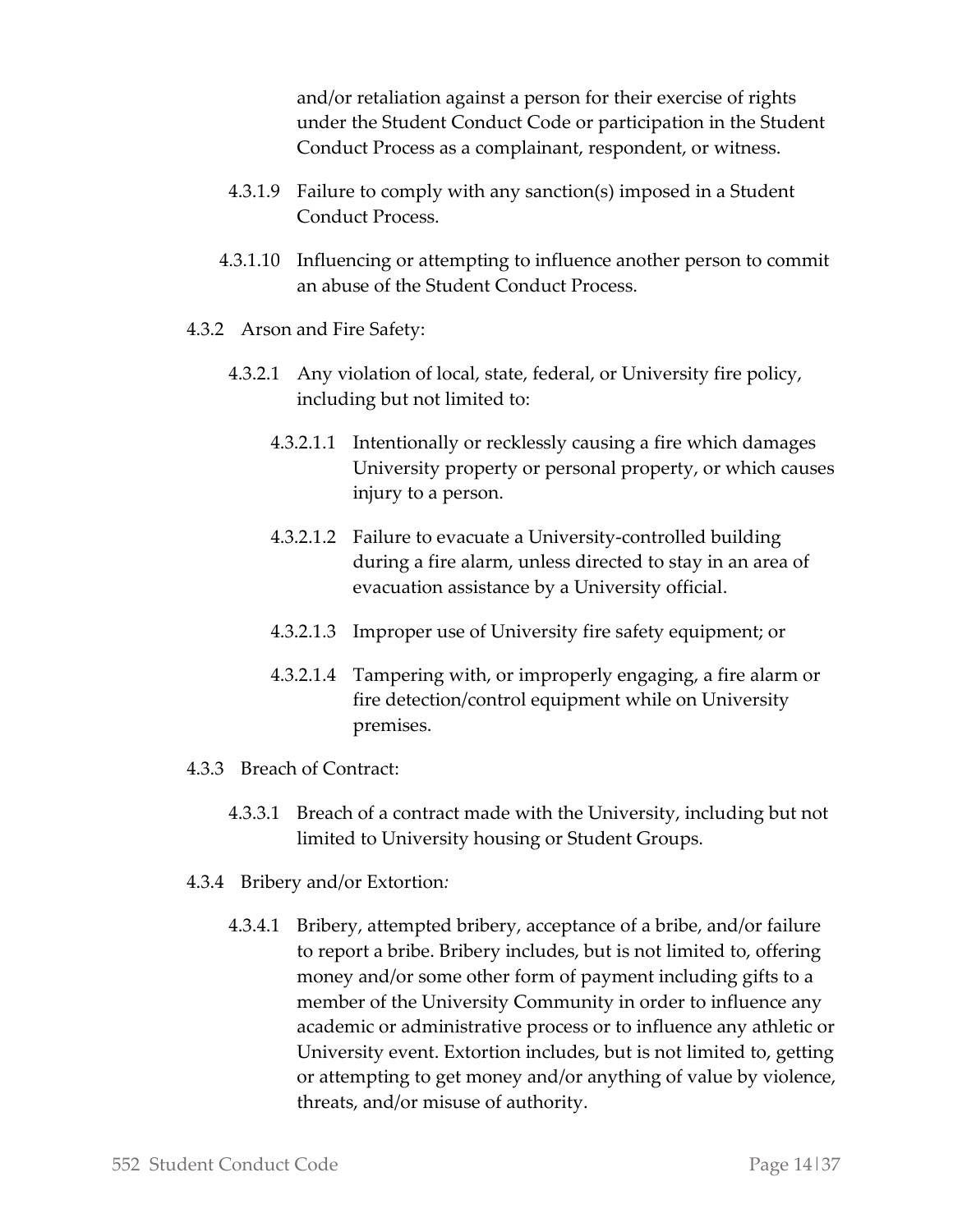- 4.3.5 Damage or Destruction and Theft*:*
	- 4.3.5.1 Taking, or attempting to take, damage or misuse any individual's or the University's property, equipment materials, data, or other resources.
- 4.3.6 Disruptive Behavior:
	- 4.3.6.1 Engaging in behavior that disrupts or interferes with instruction in any form, classroom teaching or other educational interactions, residential communities, research, administration, governmental functions, or disciplinary proceedings or events on campus.
	- 4.3.6.2 Leading, inciting, or participating in any on-campus or offcampus demonstration, riot, or activity that violates Policy 110: Free Speech and Assembly.
	- 4.3.6.3 Engaging in behavior that disrupts or obstructs the right of free speech or expression of any person on University Premises. (For more information, refer to Policy 110: Free Speech and Assembly.)
	- 4.3.6.4 Actions that are considered lewd or disorderly by a reasonable person.
	- 4.3.6.5 Any behavior that has a substantial negative effect on a University living and/or learning environment and/or interferes with the rights of another Member of the University Community.
- 4.3.7 Falsification of Information:
	- 4.3.7.1 Acts of dishonesty including but not limited to making false statements, fraud, providing false information or identification, forgery, or misuse of University documents, forms, records, and identification cards.
- 4.3.8 Fiscal Misconduct:
	- 4.3.8.1 Inappropriate use of University finances or financial information. Examples may include, but are not limited to: falsification of a University recognized Student Group financial records; any purchase and/or financial transaction made without appropriate organization membership and/or institutional approval, including, but not limited to, copier or printer use, signature on contracts, travel expenses, and rentals; failure to relinquish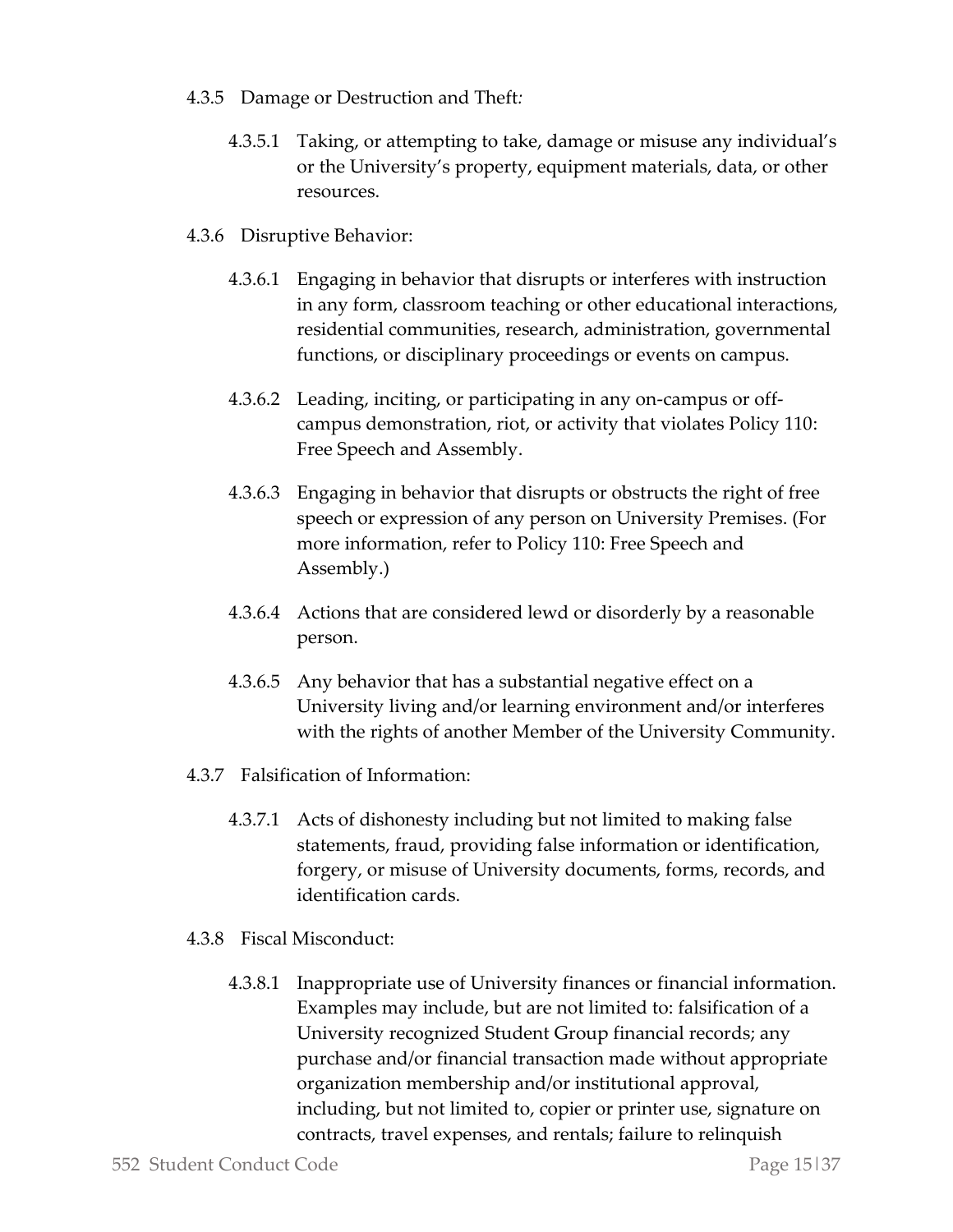recognized Student Group financial records to officers/advisors, and/or University Officials; failure to uphold the financial obligations and agreements entered into on the part of an individual or Student Group; writing a non-sufficient funds (NSF) check to the University or a recognized Student Group; forgery and/or embezzlement.

### 4.3.9 Group Offense:

- 4.3.9.1 A Group Offense violation may include, but is not limited to, actions by any Student Group, organization, society, club, or similarly organized group, and the coordinated actions of three or more people, whether or not those people belong to a formally recognized group, that result in one or more violations of policy or law. Repeated individual violations of the Student Conduct Code may constitute a group offense if there is a nexus between the behavior and an activity or location in control of the group (for example, multiple alcohol or drug-related medical transports from, or arrests made at, a group-controlled property or as a consequence of a group-sponsored event over the course of a semester).
- 4.3.10 Harassment and other Abusive Behavior:
	- 4.3.10.1 Physical abuse, including but not limited to inflicting or threatening bodily harm upon any person or animal, or acting in a manner that creates a risk of bodily harm to any person, including oneself, or an animal.
	- 4.3.10.2 Verbal abuse, threats, coercion, or other conduct, through any method of communication, which threatens or endangers the physical or psychological health, safety, or welfare of any person.
	- 4.3.10.3 Hazing: A violation may include, but is not limited to, any activity expected of someone joining a group or student organization (or maintaining full status in a group or student organization) or any pastime or amusement engaged in with respect to such group or organization, that causes, or is likely to cause a risk of mental, emotional, and/or physical harm, regardless of a person's willingness to participate. Hazing activities may include, but are not limited to, abuse of alcohol during new member activities, striking another person (whether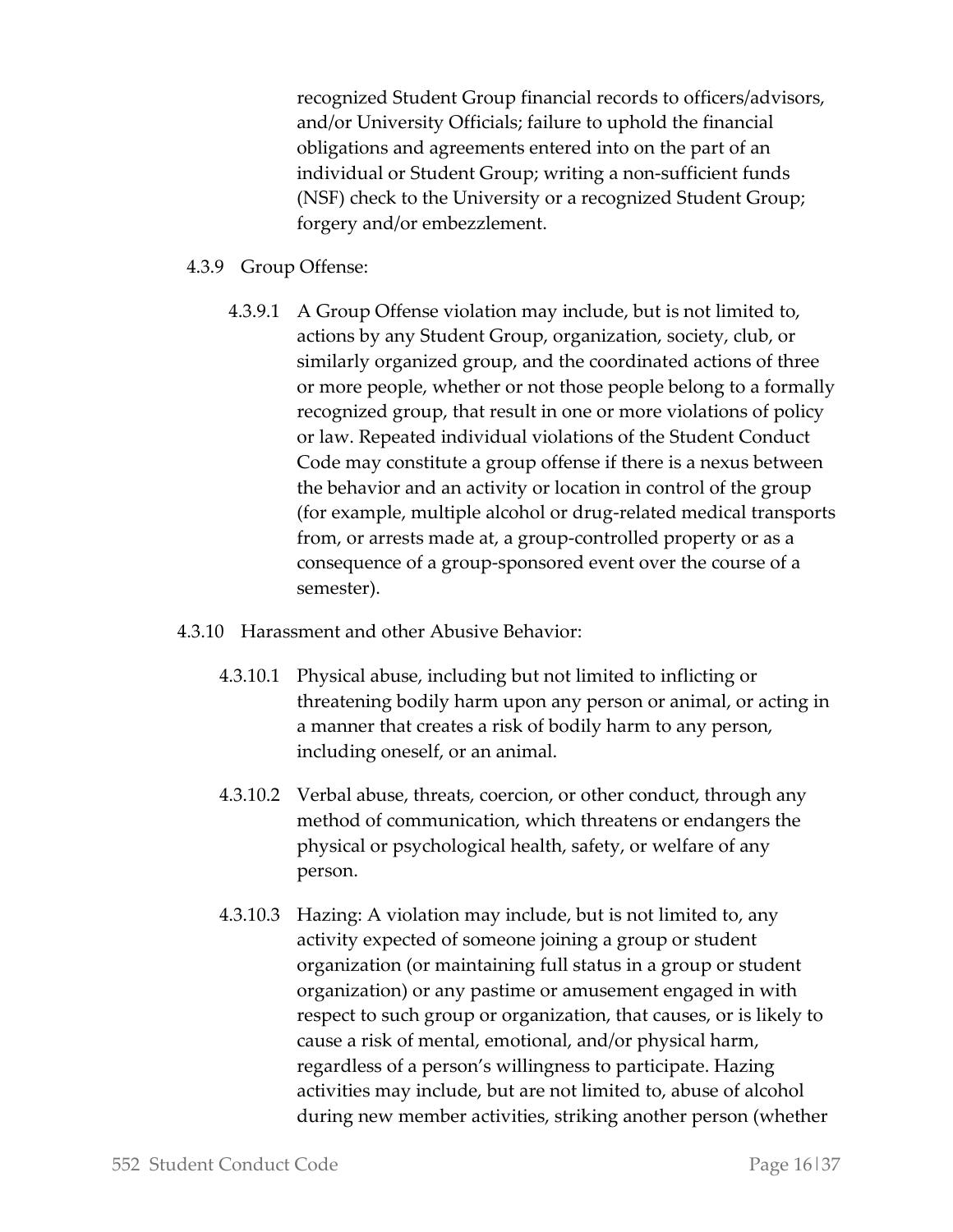by use of any object or one's body), creation of excessive fatigue, physical and/or psychological shock, morally degrading or humiliating games, or other activities that create a risk of physical or mental harm. Apathy or acquiescence in the presence of hazing is not a neutral act; it is a violation of the Student Code of Conduct. This includes, but is not limited to, any situation which:

- 4.3.10.3.1 Creates a risk of physical injury or emotional harm or threat to the health and safety of any individual or group; Involves harassment of any individual or group; Involves humiliation, degradation, and/or ridicule that is severe and/or pervasive, and/or offensive; Involves or includes the willful destruction or removal of public or private property for the purpose of initiation or admission into or affiliation with, or as a condition for continued membership in a Student Group; Interferes with, or attempts to interfere with, an individual's academic pursuits;
- 4.3.10.3.2 Causes, pressures or requires a student to violate the law. Hazing does not include practice, training, conditioning, and eligibility requirements for customary athletic events such as intramural or club sports and the National Collegiate Athletic Association (NCAA) athletics, or similar contests or competitions; however, hazing activities occurring as a part of such athletic events or contests are prohibited.
- 4.3.10.4 Bullying: Seek to harm, intimidate, or coerce.
	- 4.3.10.4.1 A hazing or bullying violation may occur even when the victim initially expressed or implied consent.
- 4.3.11 Misuse of Alcohol or Tobacco:
	- 4.3.11.1 Use or possession of alcohol as prohibited by law or University policy.
	- 4.3.11.2 Except as outlined in Policy 158: Alcohol Beverages for on and/or off Campus Events, Ceremonies, Receptions, Fundraisers, and/or Private Events, all University students are prohibited from use, consumption, storage, possession, manufacture, distribution or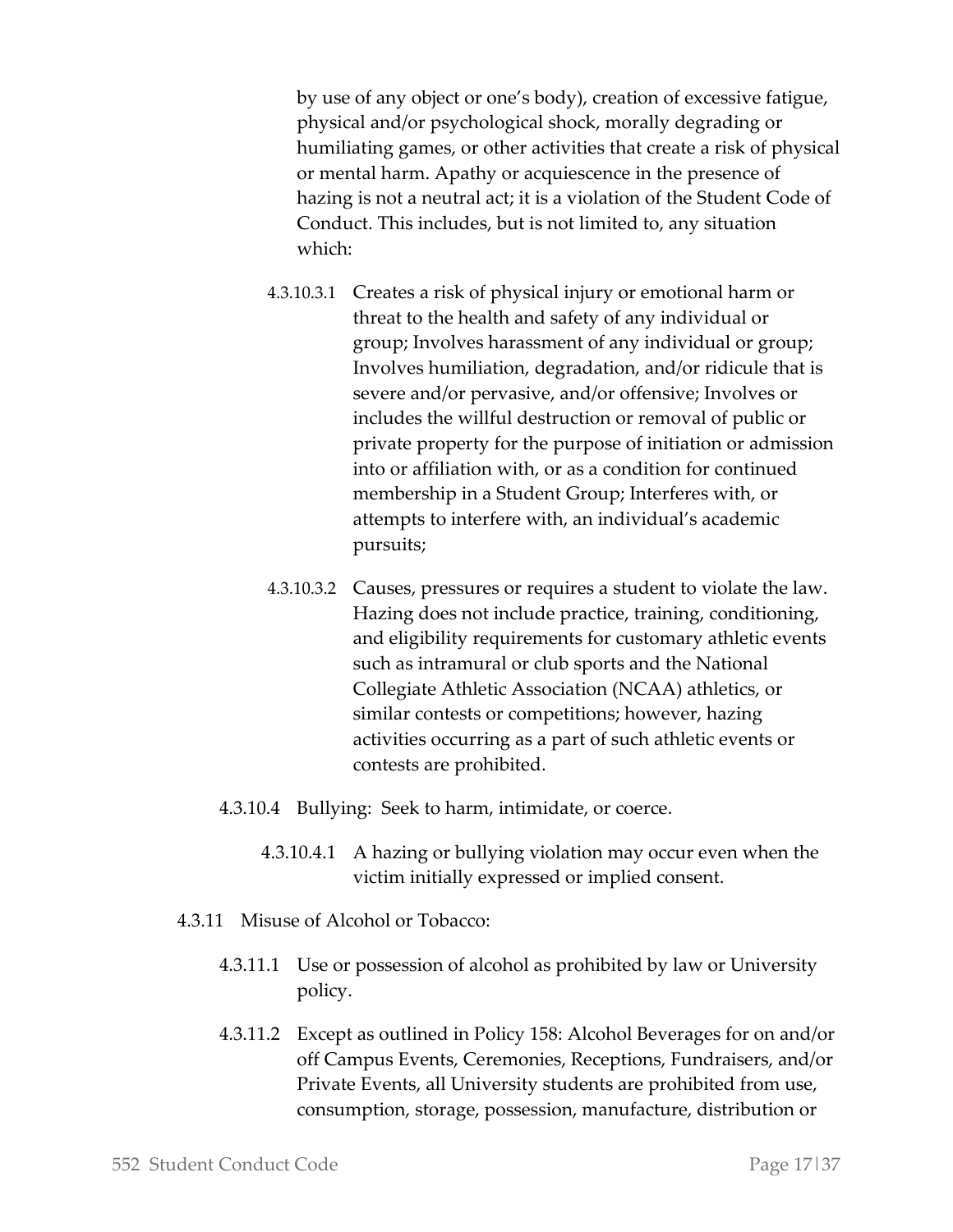sale of any alcoholic beverage in any location on any University Premises.

- 4.3.11.3 Use of drugs or alcohol so as to be impaired in class or at a University sanctioned event is prohibited.
- 4.3.11.4 Operating any vehicle while under the influence of alcohol, while impaired, or using any intoxicating substance.
- 4.3.11.5 Excessive use of alcohol resulting in a state of intoxication that endangers oneself or others.
- 4.3.11.6 Violations of the Tobacco-Free Campus Policy. (Policy 156: Tobacco-Free Campus)
- 4.3.12 Misuse of Drugs:
	- 4.3.12.1 Use or possession of illegal drugs as prohibited under federal or state law including but not limited to marijuana, methamphetamine, cocaine, opiates, LSD, mushrooms, heroin, designer drugs such as Ecstasy/GHB, other controlled substances, or any substance used for an intoxicating effect.
	- 4.3.12.2 Use or possession of prescription drugs except for the legal, personal use of medications as prescribed by a licensed health care provider in accordance with Utah laws.
	- 4.3.12.3 Manufacturing or distribution of illegal and or prescription drugs.
	- 4.3.12.4 Possession or use of drug paraphernalia including but not limited to equipment, products, and materials used to cultivate, manufacture, distribute, or use marijuana, methamphetamine, or other illegal drugs.
	- 4.3.12.5 Operating any vehicle under the influence of drugs or while impaired by the use of any intoxicating substance.
	- 4.3.12.6 Use of drugs resulting in a state that endangers oneself or others.
- 4.3.13 Non-Sex Based and Non-Protected Class Stalking:
	- 4.3.13.1 A course of conduct, directed at a specific person, that is unwelcome, repetitive or menacing, and would cause a reasonable person to fear for their own safety, the safety of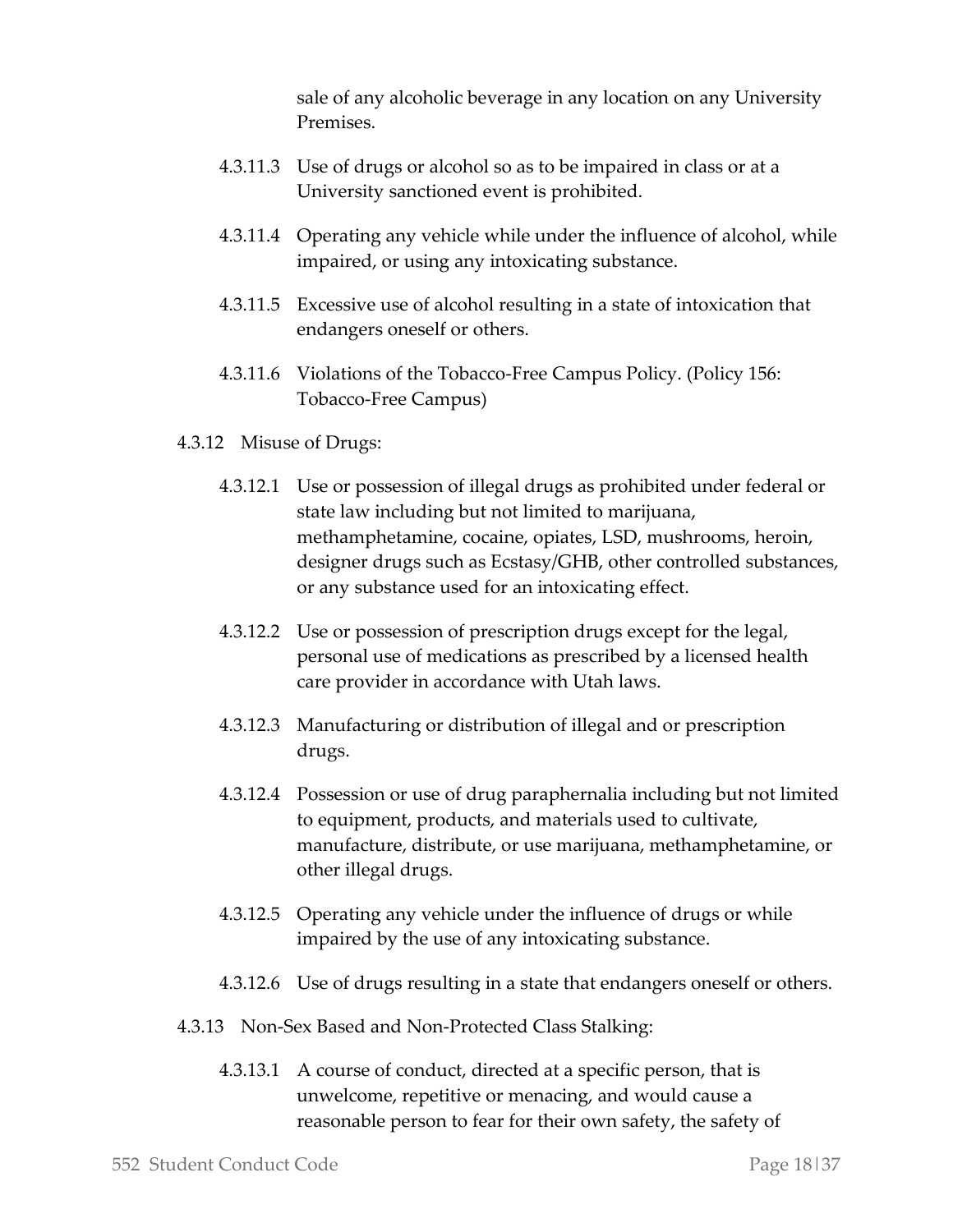another, or suffer emotional distress. Title IX stalking is processed under University Policy 154: Title IX Sex-Based Discrimination, Sexual Harassment, and Retaliation. Non-Title IX Stalking and protected class stalking are processed under University Policy 164: Protected Class and Non-Title IX Discrimination, Harassment, Sexual Harassment and Retaliation.

#### 4.3.14 Retaliation:

- 4.3.14.1 Any form of abuse, threat, intimidation, bullying, coercion, harassment, or attempt to influence or interfere with another individual or group who submits a report, cooperates with an investigation, or acts as a witness in an alleged violation of the Student Conduct Code, or federal, state, or local laws and ordinances.
- 4.3.15 Safety Hazards and Failure to Protect from Hazards:
	- 4.3.15.1 Creation of a health and safety hazard for any member of the University Community. Examples of health and safety hazards include, but are not limited to participating in a dangerous prank; hanging out of, or climbing on, windows, balconies, or roofs; or any other conduct that creates an unreasonable risk of harm to a person or property
	- 4.3.15.2 Complicity with, or failure of, any student or recognized Student Group to appropriately address a known or obvious violation of the Student Conduct Code, or of state or federal law, that poses a risk to the health and safety of any person.
- 4.3.16 Trespassing and Unauthorized Use:
	- 4.3.16.1 Unauthorized use, entry, attempted entry, or occupation of another person's property or of University facilities, property, or vehicles.
	- 4.3.16.2 Any unauthorized possession, duplication, or use of University keys or access devices.
	- 4.3.16.3 Unauthorized removal or misuse of any University documents, records, data, nonpublic information, identification, educational material, or property (including forgery or alteration).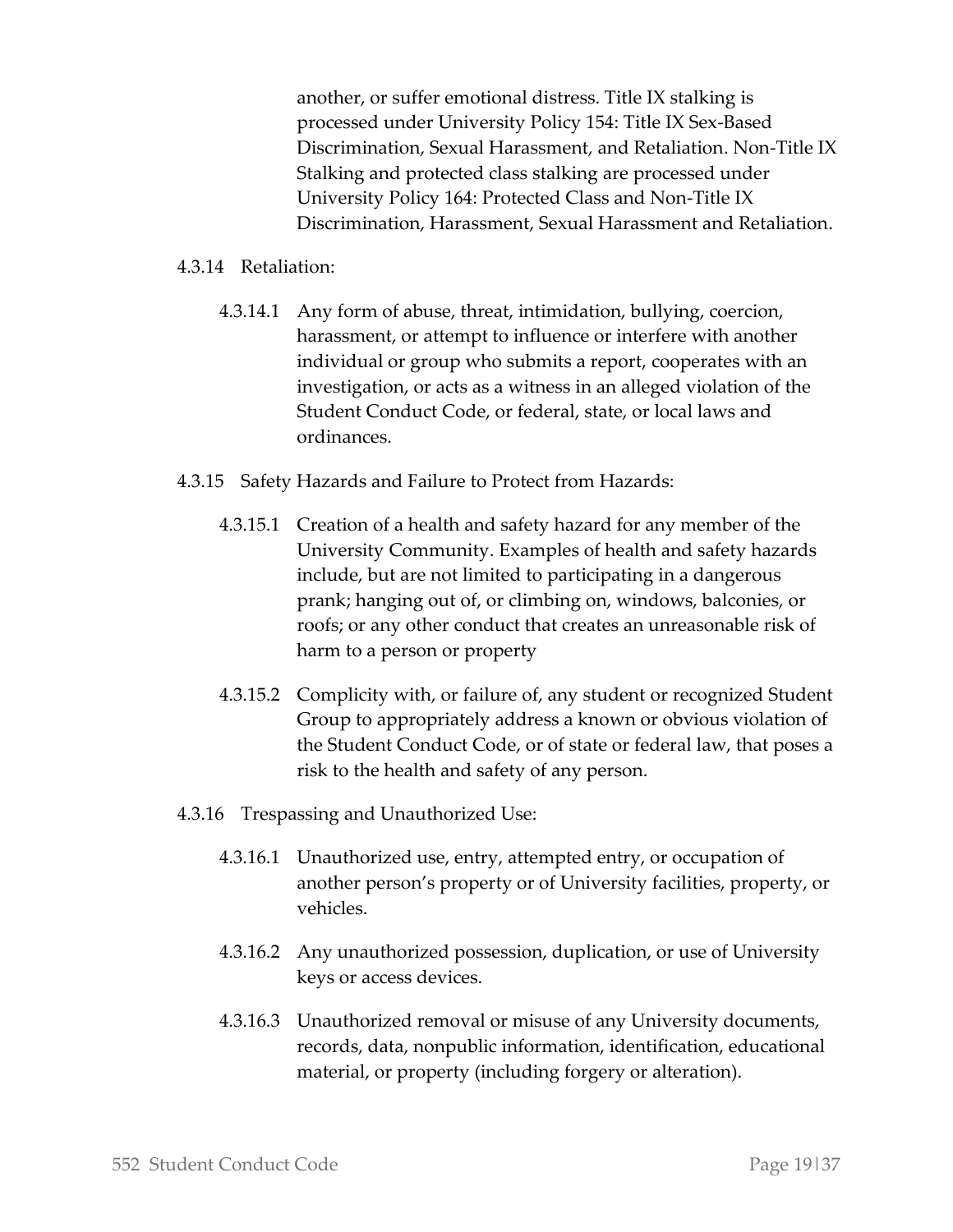- 4.3.16.4 Use of any device, electronic or not, to make a record of any person without that person's prior knowledge or effective consent, when such a record is of a private conversation or of a person at a time and place where that person would have a reasonable expectation of privacy, and such record or image is likely to cause injury or distress.
- 4.3.16.5 Knowingly entering or remaining on University premises, or any portion thereof, after an authorized University Official or law enforcement officer notifies an individual or group orally or in writing that the individual's or group's entry or presence is prohibited and therefore the individual or group is excluded/trespassed from University premises or a location specified by the University Official or law enforcement officer. An excluded/trespassed individual or group is not licensed, invited, or otherwise privileged to enter or remain on the identified portion of the University premises unless given prior written permission by the University Official who excluded/trespassed the individual or group or the University's Chief of Police.
- 4.3.17 University Directives:
	- 4.3.17.1 Failure to comply with University Directives from University Officials or a law enforcement officer acting in the performance of their duties and/or to accurately identify oneself to a University Official or a law enforcement officer when requested to do so.
- 4.3.18 Weapons:
	- 4.3.18.1 Illegal use or possession of firearms or other weapons such as blades larger than pocketknives; ammunition or explosives; dangerous chemicals, substances, or materials; bombs or incendiary devices; or simulated weapons; or any weapon prohibited by law or University policy. Use of any such items, even if legally possessed, in a manner that harms or threatens others is prohibited. Appropriate permits must be maintained to demonstrate legitimacy of possession.
- 4.4 Misconduct On and Off Campus
	- 4.4.1 Students are expected to conduct themselves respectfully and responsibly at all times, whether on or off University Premises. If a student or Student Group is cited for, arrested for, charged with,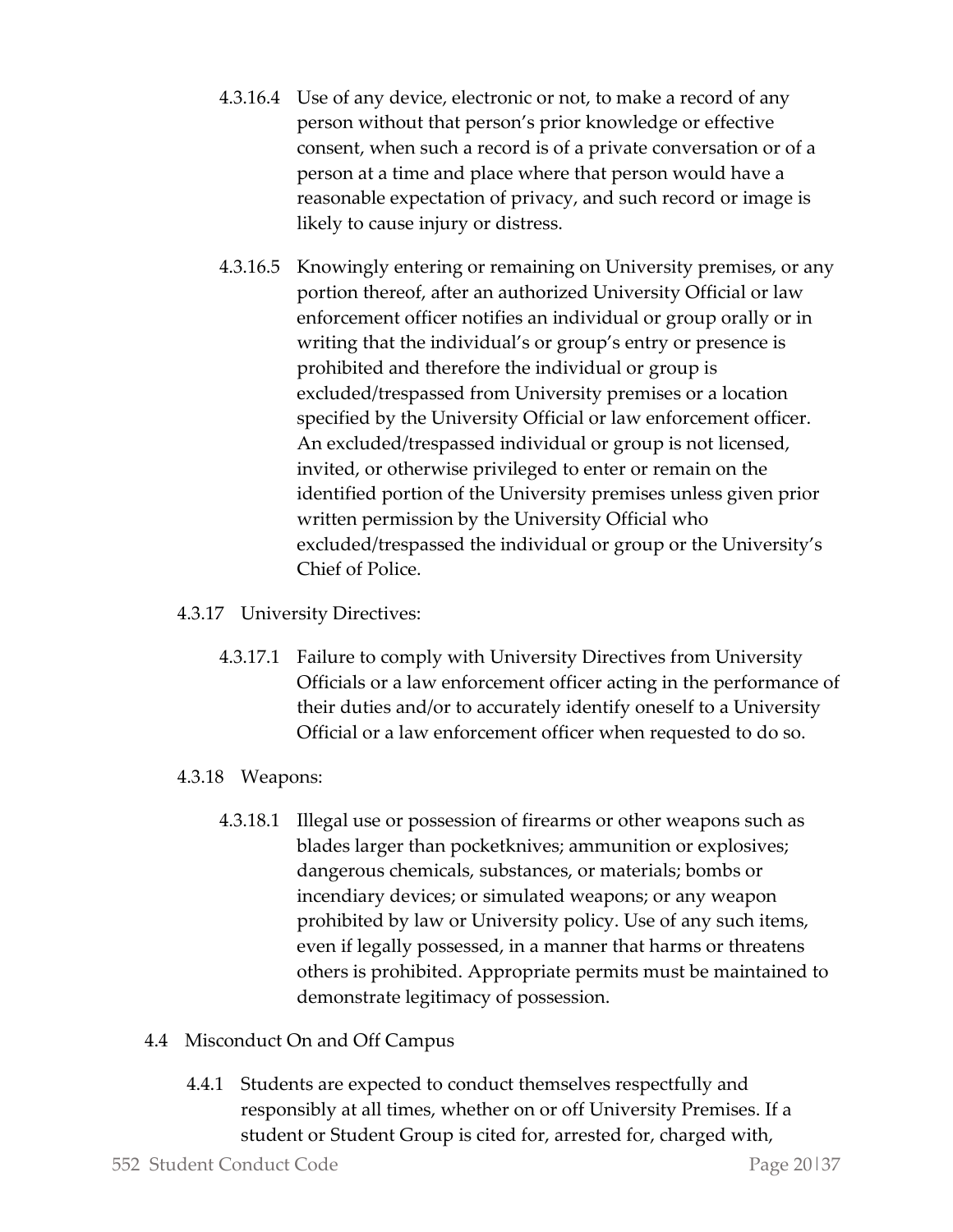indicted for, or convicted of violations of the law on or off University Premises, the University will cooperate with appropriate law enforcement officials insofar as the law permits and may impose interim disciplinary and/or sanctions as necessary. If a student or Student Group is reported to University officials for misconduct on or off of University Premises, the University may intervene on a formal or informal basis.

- 4.4.2 At the discretion of the Dean of Students or a Designee, a student who is arrested for, charged with, or indicted for a serious criminal offense may be subject to immediate administrative suspension pending judicial and/or University proceedings as outlined in Section six (6) of this code. Other interim actions such as probation or restriction may be imposed prior to an adjudication through the Student Conduct Process.
- 4.4.3 Violation of published University policies, rules, or regulations.
- 4.4.4 Violation of federal, state, or local civil or criminal laws.
- 4.5 Parental Notifications of Alcohol and Drug Student Conduct Code Violations
	- 4.5.1 Utah Board of Higher Education Policy R261, Parental Notification Regarding Alcohol and Drug Violations, requires procedures for notification of the parent or legal guardian of a student younger than 21 years of age regarding a violation by the student of any Federal, State, or local law or any rule or policy of the University governing the use or possession of alcohol or a controlled substance, including illegal use of a controlled substance, reckless disregard for the safety of him/herself or other(s) while intoxicated, medical attention required as the result of the use of alcohol or a controlled substance, a repeat alcohol or controlled substance offense, non-compliance with University sanctions related to alcohol or a controlled substance, and other serious alcohol and controlled substance offenses. The University maintains the option of notifying the parent or legal guardian of an underage student of such violations.
	- 4.5.2 No disciplinary hearing is required before alerting a parent or legal guardian that his/her child under 21 years of age has been cited by an institutional officer for a violation of University policy concerning alcohol or a controlled substance.
	- 4.5.3 The University is not required to alert the student when the parental notification option has been exercised. In cases where parental notification takes place, the University will make every effort, as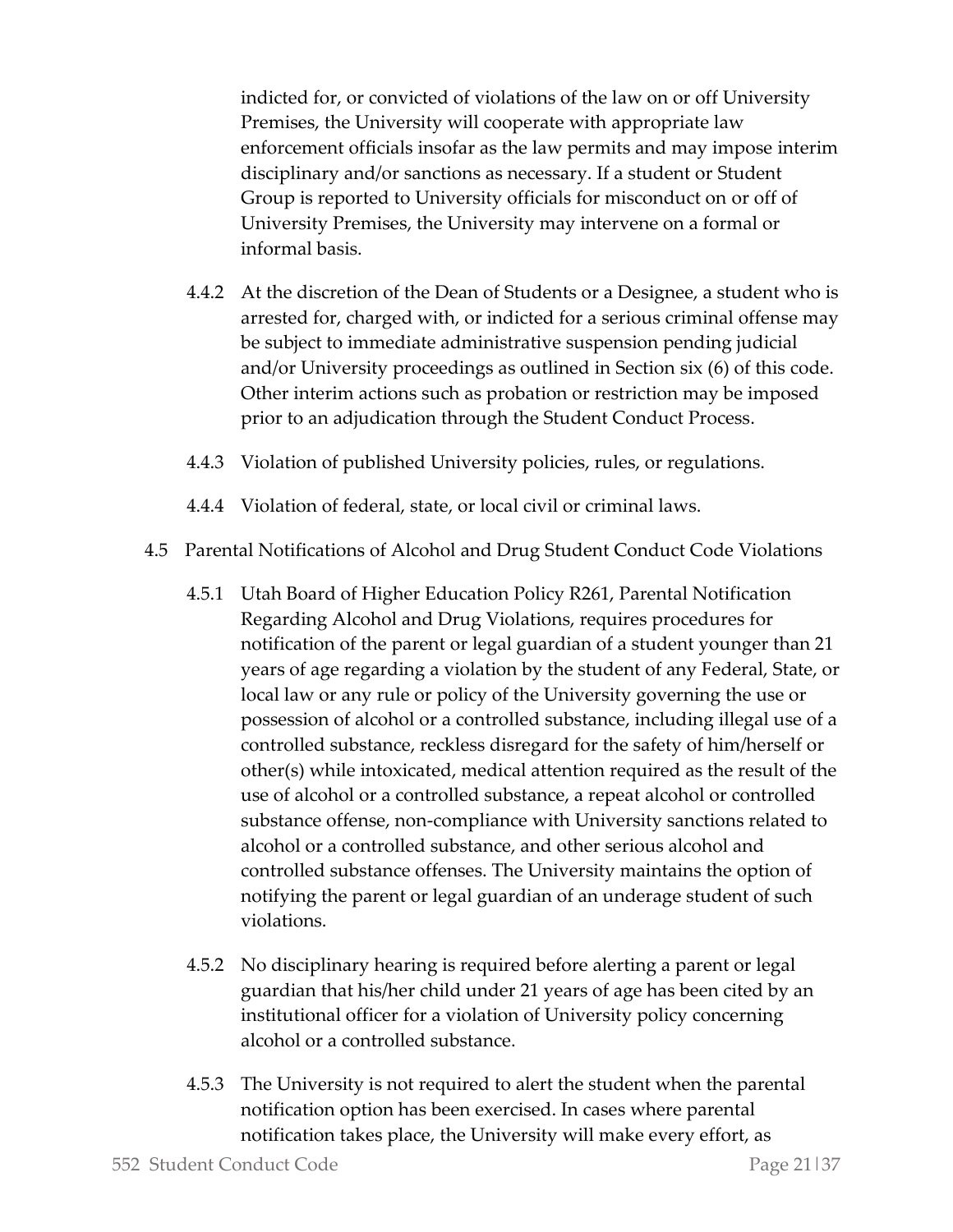possible and appropriate, to consult with the student and attempt to have the student make the first contact with the student's parent(s).

4.5.4 The University will keep a record of parental notification and will upon request provide that information to a student whose parents have been notified.

#### **V. References**

- 5.1 Policy 110: Free Speech and Assembly
- 5.2 Policy 154: Title IX Sex-Based Discrimination, Sexual Harassment, and Retaliation
- 5.3 Policy 164: Protected Class and Non-Title IX Discrimination, Harassment, Sexual Harassment and Retaliation
- 5.4 Policy 555: Student Academic Misconduct
- 5.5 Resident-Life Handbook, Found on the Housing and Resident Life website.
- 5.6 Utah Board of Higher Education Policy R261, Parental Notification Regarding Alcohol and Drug Violations

#### **VI. Procedures**

- 6.1 General Provisions
	- 6.1.1 Although formal procedures are outlined in this policy, the University encourages resolution of problems when appropriate by mutual consent of all parties involved. Discussion regarding behavioral misconduct may be initiated by the involved student, or any University employee.
		- 6.1.1.1 The Dean of Students or Designee retains discretion as to what resolution is appropriate and adequate for the severity of the problem.
		- 6.1.1.2 This policy shall not be construed as a binding contract between the University and any student or associated third party.
	- 6.1.2 When formal resolution of a problem is required, specific administrative procedures and timelines are outlined herein.
	- 6.1.3 When behavioral misconduct falls under more than one section of the Student Conduct Code, the Dean of Students or Designee shall decide the order of procedure.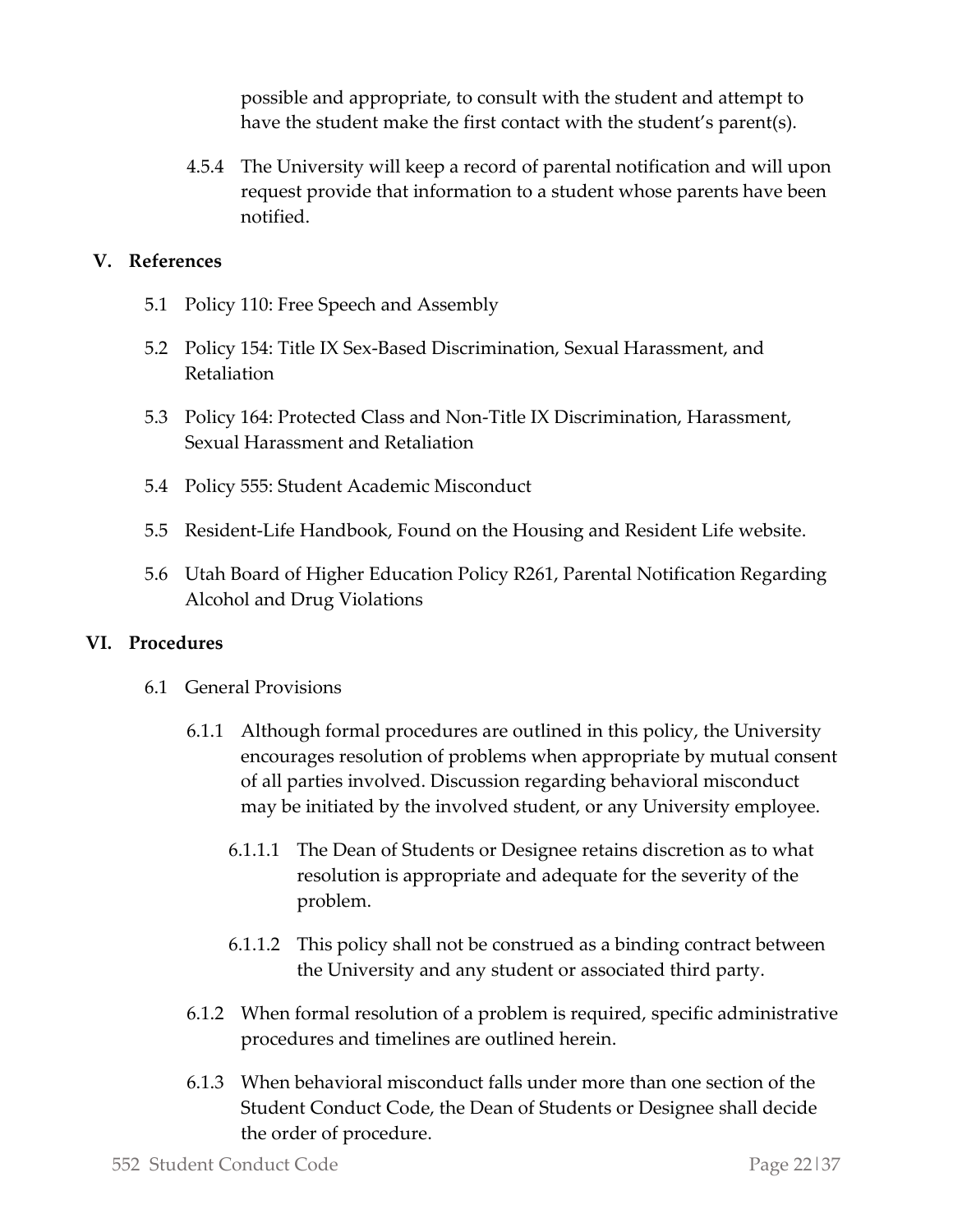- 6.1.4 Timelines for procedures under the Student Conduct Code are designed to offer appropriate and equitable resolutions. To facilitate fairness to all parties and/or avoid injury to any of the parties or another member of the University Community, the Dean of Students or Designee may adjust timelines in special circumstances. Special circumstances include but are not limited to:
	- 6.1.4.1 Cases in which it will serve the best interests of the student or University.
	- 6.1.4.2 Cases in which it will better facilitate the administration of justice.
	- 6.1.4.3 Cases in which the proceedings under the Student Conduct Code are also the subject of ongoing criminal or civil enforcement proceedings by federal, state, or local authorities.
- 6.1.5 Any person acting as Dean of Students or Designee investigator, Student Conduct Committee member, or Student Conduct Panel member shall be free of conflict of interest or bias for or against Complainants or Respondents generally or individually. All potential instances of bias or a conflict of interest must be promptly reported to the Dean of Students. The Dean of Students will determine whether actual bias or an actual conflict of interest exists by consulting with appropriate University representatives. If the Dean of Students is the individual alleged to have bias or a conflict of interest, then a representative from Human Resources will determine whether any bias or conflict of interest exists.
- 6.1.6 A hold may be placed on a student's records and/or registration by the Dean of Students or Designee pending the resolution of proceedings under the Student Conduct Code, and the hold can only be removed by the Dean of Students, or Designee.
- 6.2 Complaint Procedures
	- 6.2.1 Whenever possible and if appropriate, a complaint should be resolved informally by the student's faculty member, work supervisor, department chair, program director, Dean or other involved parties.
	- 6.2.2 The Student Conduct Process may begin when the Dean of Students or Designee receives a written or verbal complaint.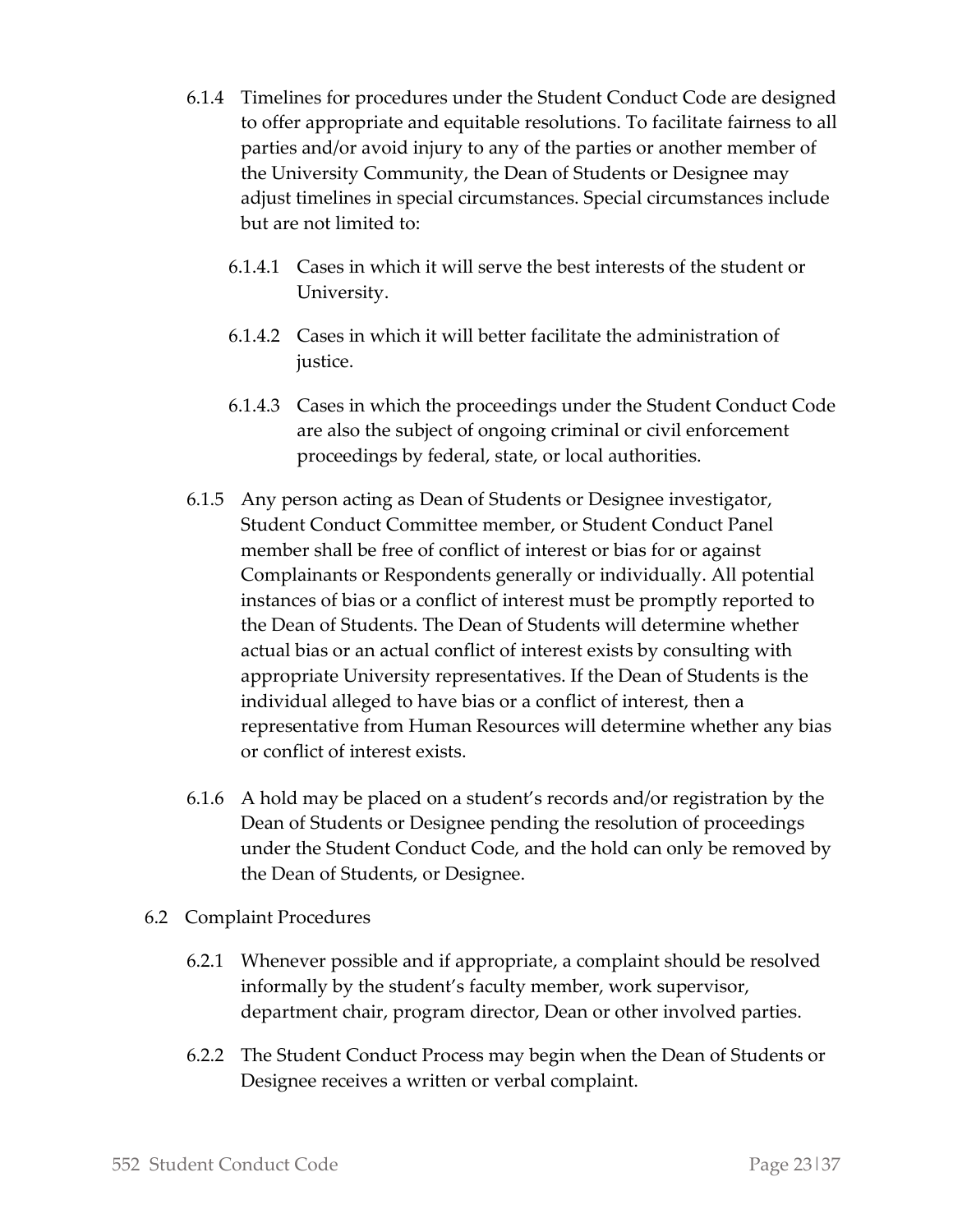- 6.2.2.1 If the initial Complaint was verbal or insufficiently detailed, the Dean of Students may instruct the Complainant to submit a detailed written Complaint of the circumstances giving rise to the Complaint. The written Complaint must be received within ten (10) University Business Days of such instruction.
- 6.2.2.2 If no written Complaint can be obtained, the Dean of Students or Designee may serve as the Complainant.
- 6.2.3 Any person directly aggrieved by an alleged violation of the Student Conduct Code may submit a written or verbal complaint to the Dean of Students or Designee within 6 months following the date of the alleged misconduct, unless an exception is granted by the Dean of Students or Designee due to extenuating circumstances.
	- 6.2.3.1 A written complaint with the Complainant's signature may be required.
- 6.3 Interim Measures
	- 6.3.1 Interim measures may be imposed by the Dean of Students or Designee on receipt of a Complaint of alleged student misconduct. These interim measures do not replace the Student Conduct Process.
	- 6.3.2 An interim measure may be imposed effective immediately, without prior notice, when, in the judgment of the Dean of Students or Designee, the seriousness of the alleged behavior threatens the safety and wellbeing of any member of the University community, threatens University property, or has potential to disrupt or interfere with normal University operations. The student or organization will be notified in writing as soon as reasonably possible of the interim measure(s) imposed and the reason for the interim measure(s). Interim measures are reviewed as new information becomes available and may be adjusted accordingly.
	- 6.3.3 If the student or Student Group wishes to discuss and/or appeal the appropriateness of any interim measure(s) imposed, the student or a representative of the Student Group may request a meeting with the Dean of Students or Designee within three (3) University Business Days of receiving the interim measures notification. If appealing any interim measure imposed, the student or Student Group must also submit to the Dean of Students or Designee prior to, or at the time of, the meeting a written statement describing the reason(s) why the imposed interim measure(s) is not appropriate. The appeal will only be reviewed by the Dean of Students or Designee following the same appeal guidelines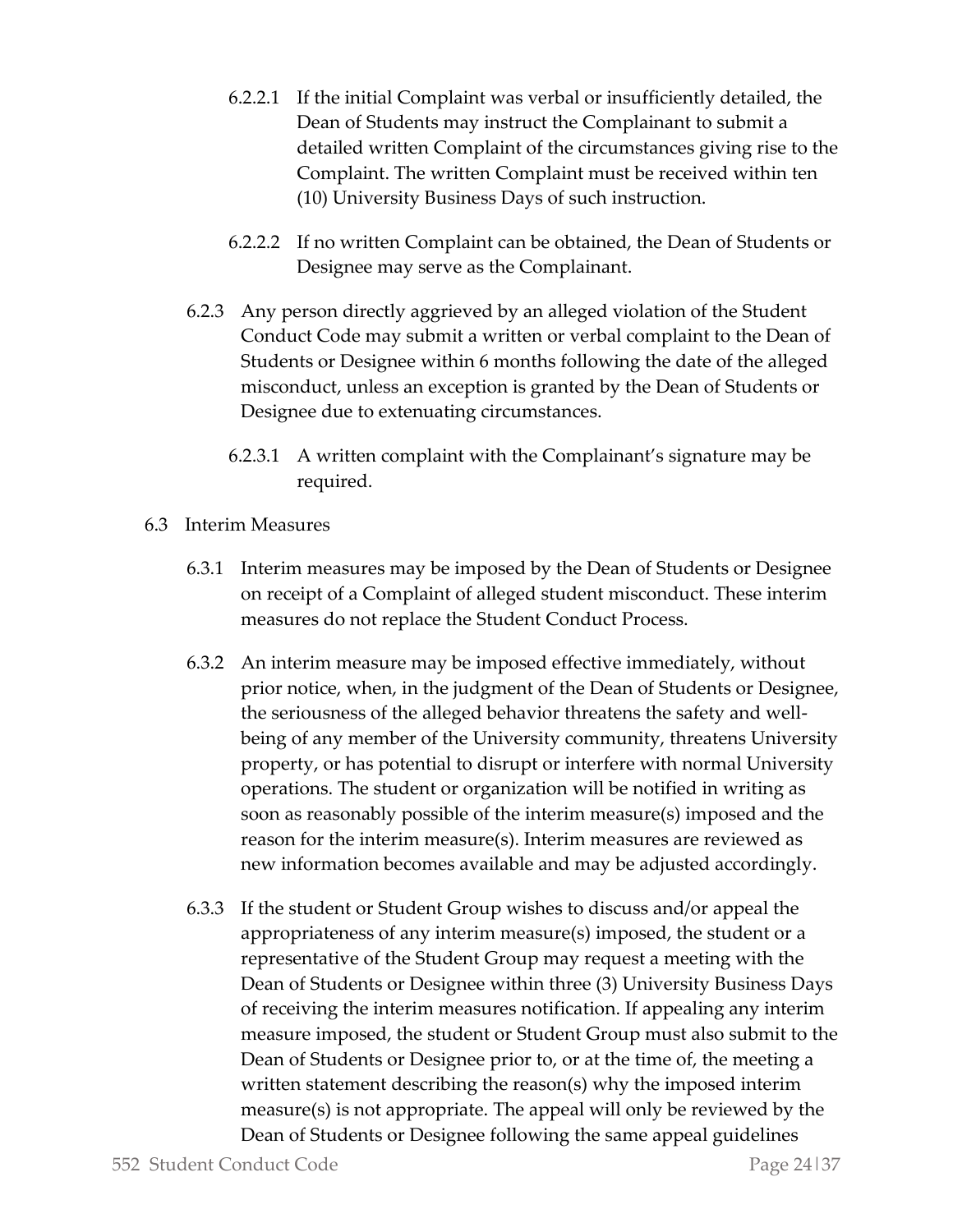outlined in Section 6.11. The Dean of Students or Designee will review and consider the written statement submitted and the student or Student Group's statements in the meeting, and subsequently notify the student or Student Group of the decision as to whether to continue or adjust the interim measure(s) within 48 hours of the meeting or receipt of the written appeal, whichever is later.

- 6.3.4 Interim measures include but are not limited to:
	- 6.3.4.1 Interim No Contact Order: The student or members of a Student Group are prohibited from having contact with specifically identified individuals up to and through a Student Conduct Process, if required. This may prohibit students from attending specific events, activities, or classes.
	- 6.3.4.2 Interim Trespass Order: The student is prohibited from being in, on or near specifically identified locations, events, activities, or classes up to and through a Student Conduct Process, if required.
	- 6.3.4.3 Interim Residential Relocation: The student is mandated to relocate to an alternative housing location until the completion of the Student Conduct Process or otherwise when the Dean of Students or Designee amends or lifts the Interim Residential Relocation. The student may be provided temporary University housing and access to University dining if included in the student's original housing contract.
	- 6.3.4.4 Interim University Suspension: The student is denied access to campus, classes, and University activities up to and through the completion of the Student Conduct Code Process if required.
	- 6.3.4.5 Interim Dean's Hold: This is a hold which prevents a student from registering for classes, requesting a transcript, etc., until the conclusion of a Student Conduct Process, or complying with and/or completing other sanctions, if required. The student must meet with the Dean of Students or a Designee to discuss the alleged violation(s) prior to the Dean of Students or Designee determining whether to remove the hold.
	- 6.3.4.6 Interim Degree Hold: The awarding of a student's degree is withheld until the conclusion of a student conduct hearing, if required, or until the completion of all sanctions imposed.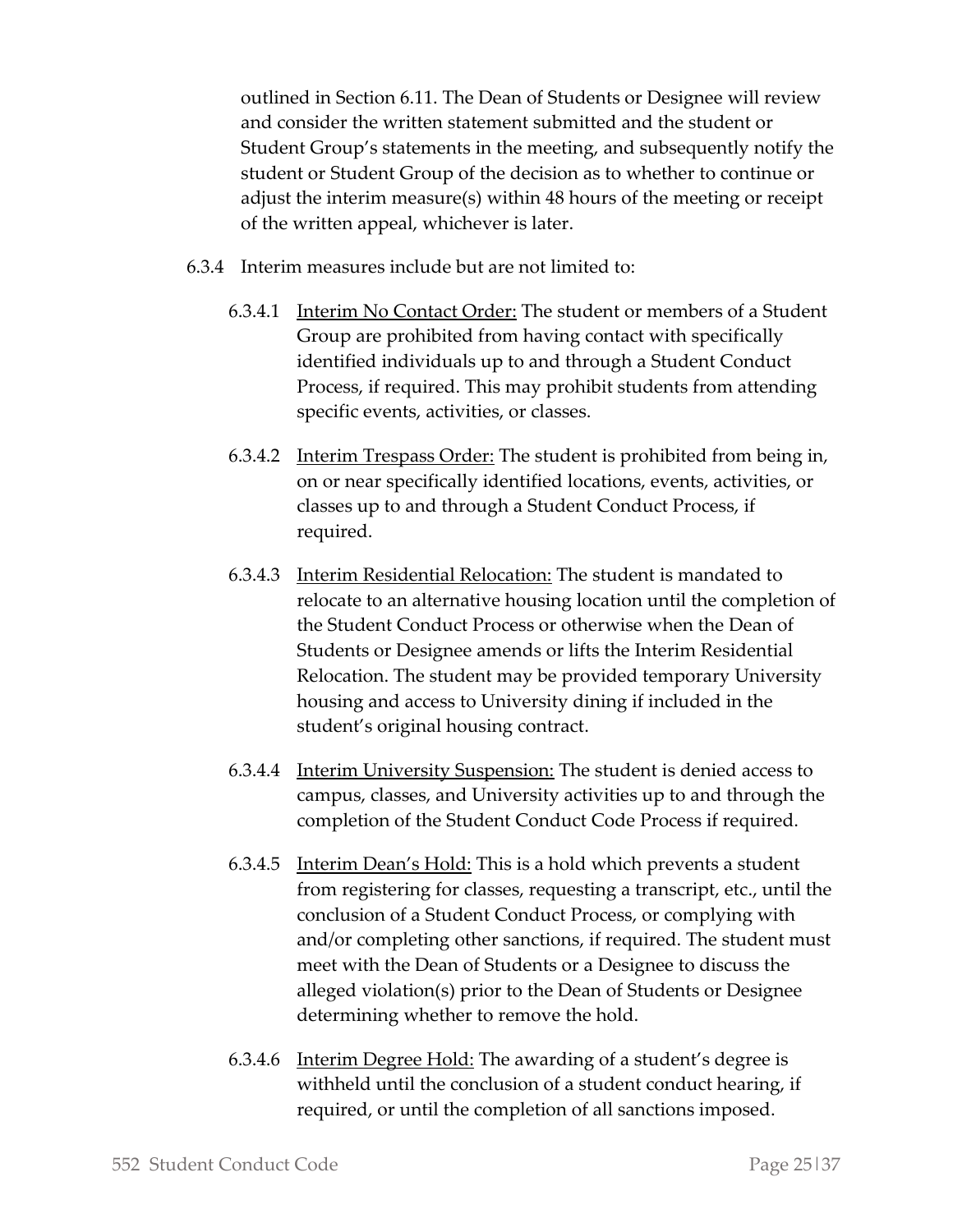6.3.4.7 Interim Restriction of Activity: A temporary restriction of student involvement. This may include but is not limited to restriction from Student Association events, other activities, meetings, practices, philanthropic endeavors, and social gatherings until the student conduct matter is resolved.

#### 6.4 Initial Inquiry

- 6.4.1 Within ten (10) University Business Days of the receipt of a complaint, the Dean of Students or Designee shall begin an initial inquiry to determine whether there is a reasonable basis for believing the Respondent violated the Student Conduct Code. Information may be discussed by the CARE Team to give input to the Dean of Students.
- 6.4.2 Within ten (10) University Business Days after the receipt of the Complaint and an initial inquiry has commenced, the Dean of Students or a Designee shall give written notice to the student against whom the complaint was lodged (the Respondent) of the allegations of the complaint and the Student Conduct Code procedures which will be used to resolve the issue.
- 6.4.3 A Complaint that is frivolous, that fails to state facts, or does not constitute a violation of the Student Conduct Code or that is untimely, may be dismissed by the Dean of Students or Designee after an initial inquiry.
	- 6.4.3.1 Any person who knowingly and intentionally files a false complaint may potentially incur disciplinary action under this policy and procedure.

#### 6.5 Informal Resolution

- 6.5.1 At any time during the Student Conduct Process, the Dean of Students or Designee may agree to an Informal Resolution.
- 6.5.2 The Dean of Students or Designee may refer the case to the Student Conduct Committee without agreeing to an Informal Resolution under one of the following conditions.
	- 6.5.2.1 The severity of the case makes an Informal Resolution inappropriate.
	- 6.5.2.2 The conduct history of the individual student or Student Group makes an Informal Resolution inappropriate.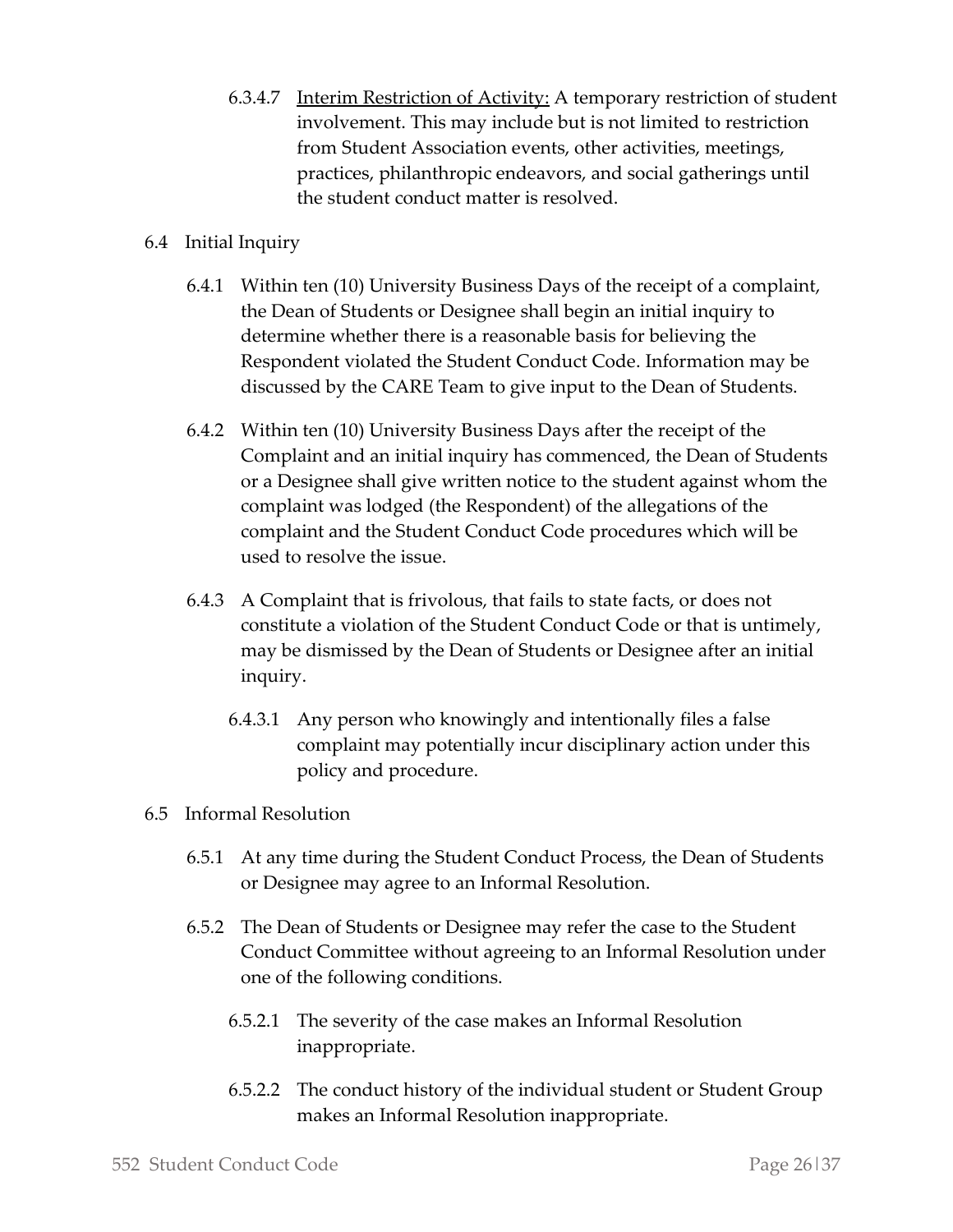- 6.5.2.3 The Complainant or the Respondent request the complaint be adjudicated by the Student Conduct Committee.
- 6.5.3 The Dean of Students or Designee and the Respondent will discuss the alleged violation(s) to determine whether an Informal Resolution is appropriate. If the Dean of Students or Designee and the Respondent do not agree upon an Informal Resolution or if the Informal Resolution is inappropriate under Section 6.5.2, the Dean of Students or Designee will refer the complaint to the Student Conduct Committee. If the Dean of Students or Designee and the Respondent agree to an Informal Resolution, the finding of a policy violation, including any sanctions, is binding and not subject to appeal.
	- 6.5.3.1 All Informal Resolutions must be in writing and provided to the Respondent within ten (10) University Business Days of the decision and will remain on file in the Dean of Students' office for not less than seven (7) years from the date of resolution.
	- 6.5.3.2 A violation of any term of the agreement or additional misconduct may result in further disciplinary action.
	- 6.5.3.3 A Support Person of Respondent's choosing may accompany Respondent to a meeting with the Dean of Students or Designee; however, the Support Person is not permitted to actively or directly participate in the meeting.
- 6.6 Investigation
	- 6.6.1 The Dean of Students or Designee shall conduct a reliable and impartial investigation of the alleged misconduct by interviewing relevant witnesses, collecting relevant documentary evidence, and preparing a written summary of Investigation Findings. The purpose of the investigation is to establish whether there is a reasonable basis, based on a preponderance of the evidence, for concluding that an alleged violation of the Student Conduct Code has occurred.
		- 6.6.1.1 The Dean of Students reserves the right to engage an outside investigator to conduct the investigation if it is determined there is a conflict of interest or other compelling reason to do so.
	- 6.6.2 If a Respondent withdraws from the University before the completion of an investigation, the University may continue to investigate and apply this policy for resolving the specific disciplinary matter in the Respondent's absence. If a Respondent is found to have violated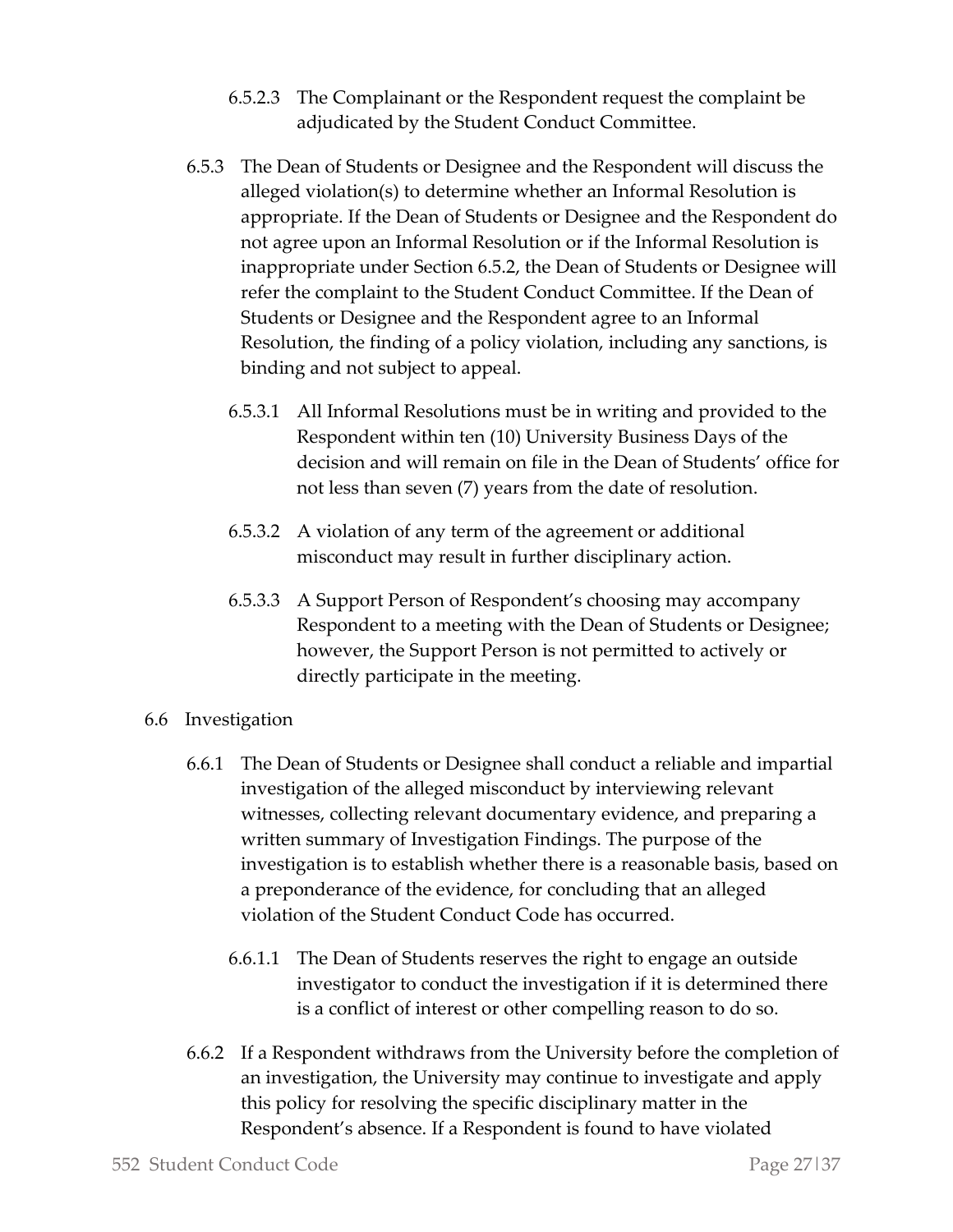University policy, the University may restrict the Respondent's readmission on terms or under circumstances it may prescribe based on the findings and outcome of the Student Conduct Process.

- 6.6.3 During the investigation, the Complainant and Respondent have the opportunity to offer information, present evidence, and identify witnesses to the Dean of Students or Designee for consideration.
- 6.6.4 At the conclusion of the investigation, which will occur no later than thirty (30) University Business days after the receipt of the complaint, the Dean of Students or Designee will use the preponderance of evidence standard to determine whether or not the Respondent violated the Student Conduct Code and shall notify the Respondent and Complainant in writing of the Investigation Findings.
- 6.6.5 If the Dean of Students or Designee determines based on a preponderance of evidence that a violation did not occur, the Complaint will be dismissed and the Complainant will be notified by the Dean of Students or Designee of the dismissal.
- 6.6.6 If the Complainant or Respondent wishes to appeal the dismissal, either party may appeal to the Vice President of Student Affairs or delegated alternate within ten (10) University Business Days and follow the appeal procedure outlined in Section 6.10.
- 6.7 Finding Meeting
	- 6.7.1 Within ten (10) University Business Days of concluding the investigation, if there is an investigation finding that a policy violation occurred, the Dean of Students or Designee will conduct a Finding Meeting with the Respondent. The Complainant and/or others may be invited to attend the same or a separate Finding Meeting, depending on the circumstances. If any party chooses not to attend, the Finding Meeting may still proceed. During a Finding Meeting, the Complainant or Respondent may review the Investigation Findings and any relevant evidence that was used as a basis for the Investigation Findings.
	- 6.7.2 A Support Person of Respondent's choosing may accompany Respondent to the Finding Meeting; however, the Support Person is not permitted to actively or directly participate in the meeting.
	- 6.7.3 The Finding Meeting results in one of the following outcomes: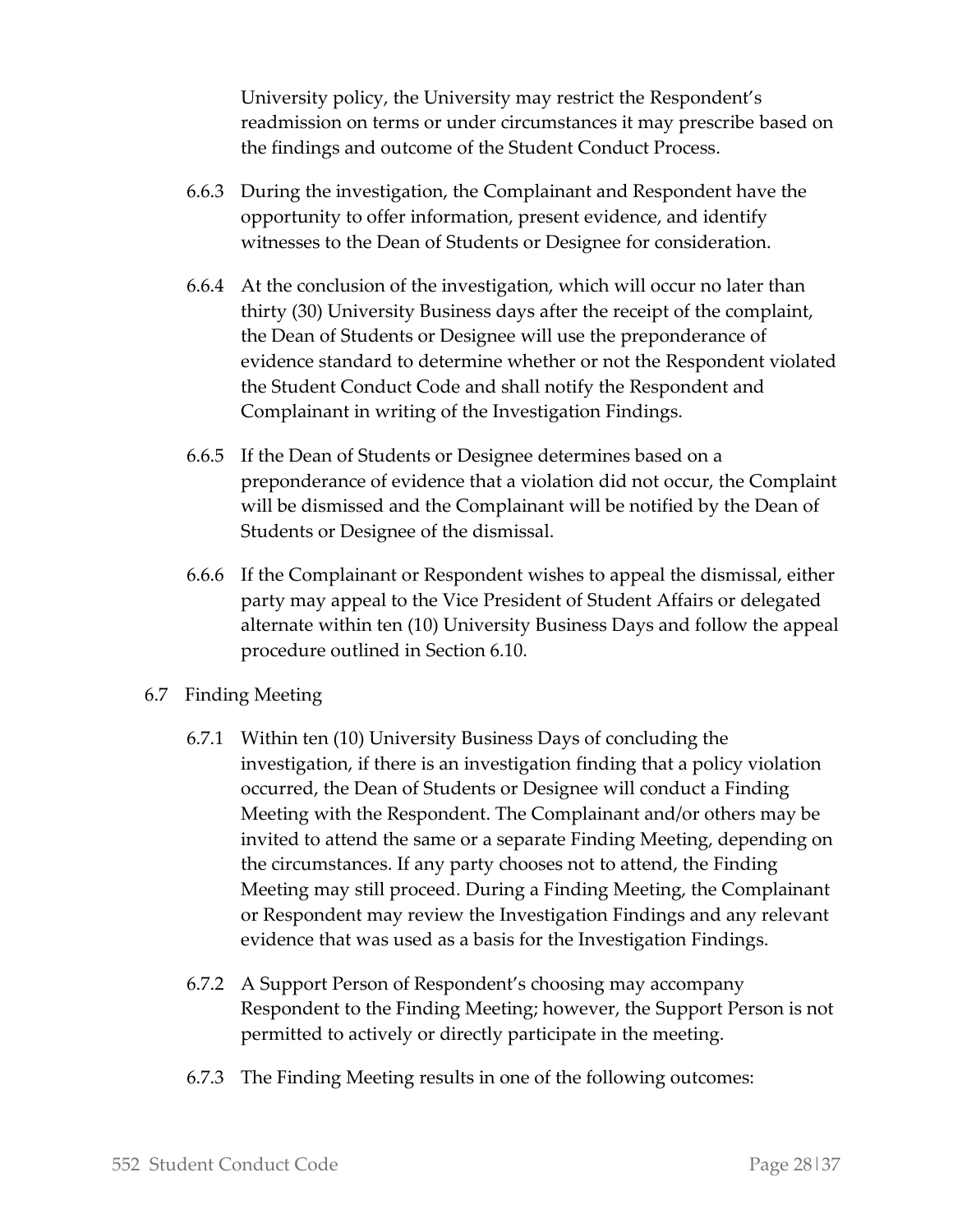- 6.7.3.1 If the Respondent does not admit to the alleged violation(s) supported by the investigation findings the case will then be submitted by the Dean of Students or Designee to the Student Conduct Committee within ten (10) University Business Days for review, adjudication, and/or sanctioning.
- 6.7.3.2 If the Respondent accepts an Informal Resolution for the violation(s), the Informal Resolution process in Section 6.6 above is followed.
- 6.7.3.3 If the Respondent accepts the finding(s) of responsibility for violating the Student Conduct Code but not the recommended sanction(s), then the case will be referred to the Student Conduct Committee within ten (10) University Business Days for sanctioning by a Student Conduct Panel under Section 6.8.
- 6.7.4 If a case will be referred to the Student Conduct Committee as an outcome of the Finding Meeting, the Dean of Students or Designee first determines whether expulsion or suspension are potential sanctions due to the severity of the alleged violation(s).
	- 6.7.4.1 If expulsion or suspension are potential sanctions as determined by the Dean of Students or Designee the case will be referred to the Student Conduct Committee for a hearing before a Student Conduct Panel as described in Section 6.8.
	- 6.7.4.2 If expulsion or suspension are not potential sanctions, the Complainant and Respondent may each submit a written position statement, not to exceed five (5) pages, for the Student Conduct Panel's consideration at the Student Conduct Panel meeting. The written position statement must be submitted to the Dean of Students or Designee within five (5) University Business Days following the Finding Meeting and the Dean of Students or Designee will forward the written statement to the Student Conduct Committee for the Student Conduct Panel's review prior to the meeting.
- 6.8 Student Conduct Committee and Student Conduct Panel
	- 6.8.1 A referral is made to the Student Conduct Committee when a resolution between the Dean of Students or Designee and a Respondent cannot be reached.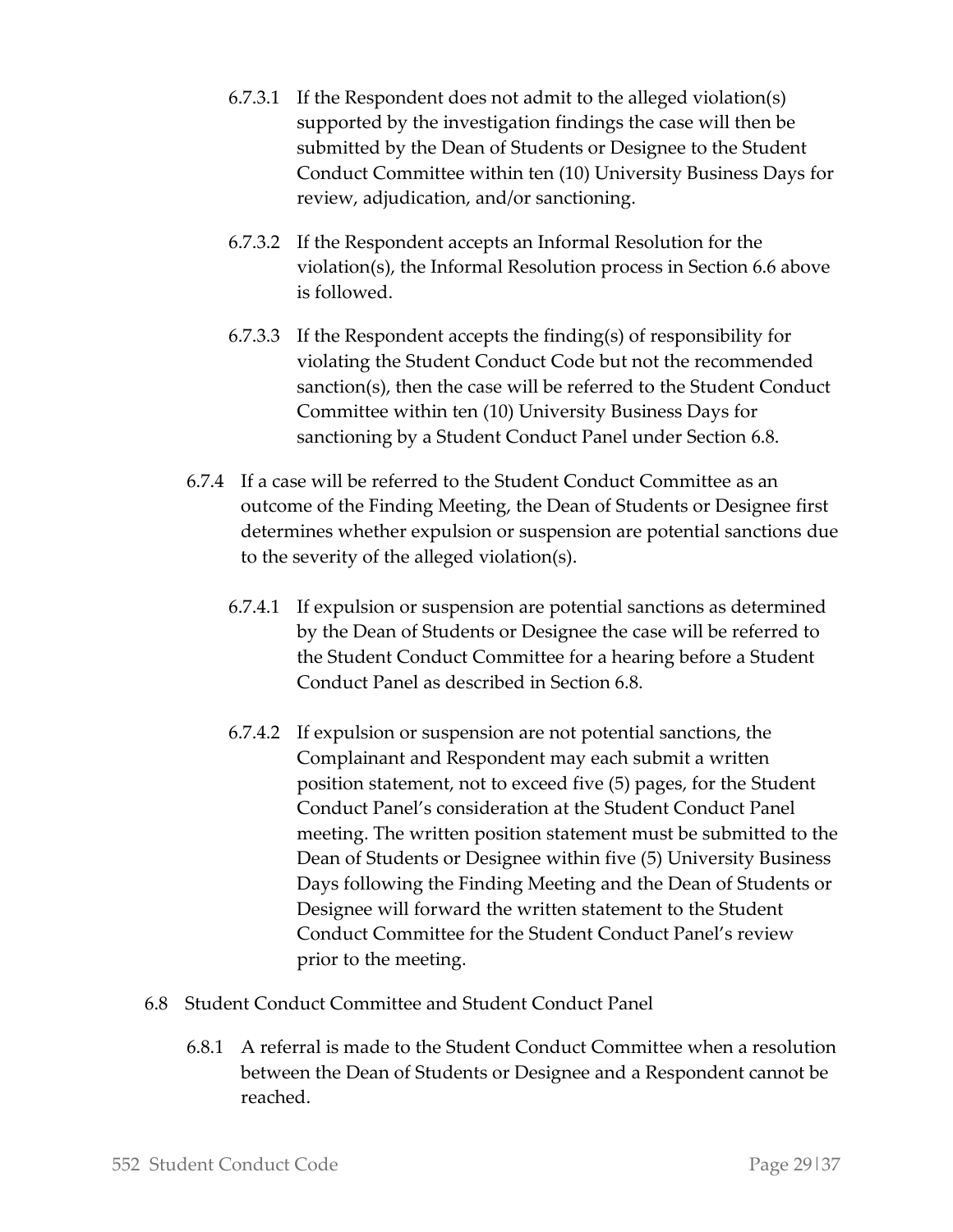- 6.8.2 The Committee Chair(s) will appoint a Student Conduct Panel within ten (10) days of the receipt of a referral from the Dean of Students or Designee.
- 6.8.3 If any member of the Panel has a conflict of interest in a particular case, either self-disclosed or raised by a Complainant, Respondent, Dean of Students, or the Committee Chair(s), that Panel member is recused by the Committee Chair and an alternate from the same representative category (faculty, staff, or student) will be appointed.
- 6.8.4 Student Conduct Panel Meeting
	- 6.8.4.1 The Student Conduct Panel will select a chair from the faculty or staff representatives on the Panel. The Student Conduct Panel will, within ten (10) University Business Days of appointment, review the Complaint, investigation findings, relevant evidence, Respondent's student conduct history (if applicable), and the written statements of the parties (if submitted), meet as a group (in person or virtually) without the parties or the witnesses present, deliberate, make a finding of responsibility for each alleged violation(s) of the Student Conduct Code, and, if appropriate, determine sanction(s) as provided in Section 6.9.
	- 6.8.4.2 The Chair of the Student Conduct Panel shall prepare and issue a written Student Conduct Panel Decision detailing the Student Conduct Panel's findings and sanctions, if any, and email the decision to the Dean of Students or Designee within seven (7) University Business Days of the Panel's meeting. The number of days may be extended at the discretion of the Dean of Student or Designee, who will notify all parties of any extension. The written decision will include the findings of responsibility, rationale for the findings, sanctions (if applicable), and information on the appeal process. A copy of the decision may be shared with appropriate University offices.

## 6.8.5 Student Conduct Panel Hearing

6.8.5.1 In cases where the Dean of Students or Designee determines that suspension or expulsion are potential sanctions, the Student Conduct Panel shall schedule a hearing within twenty (20) University Business Days of appointment by the Student Conduct Committee. The Dean of Students or Designee shall provide notice of the hearing to the Complainant and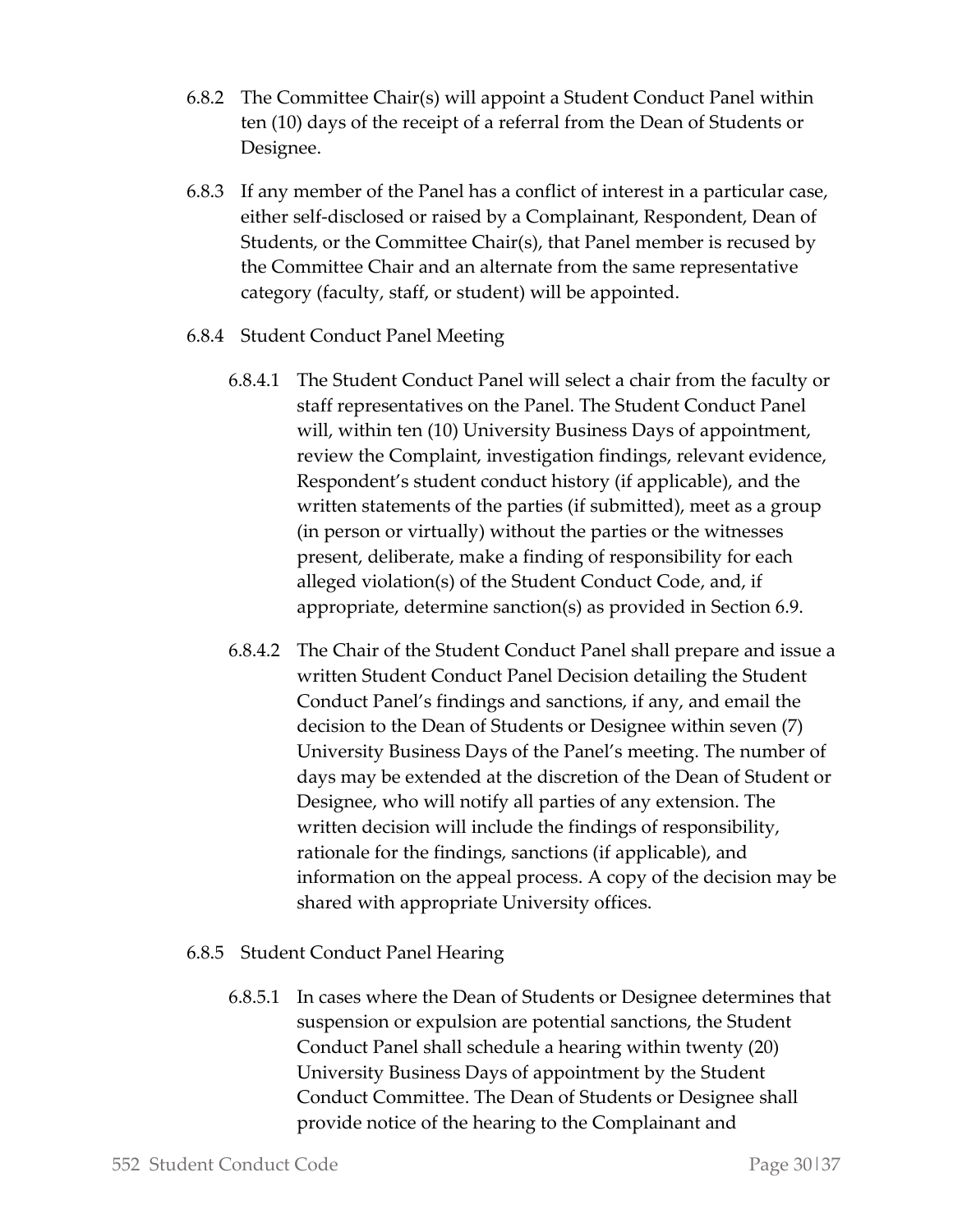Respondent. Notice of the hearing is accomplished when notice is emailed to the parties' University email addresses at least ten (10) University Business Days in advance of the hearing date.

- 6.8.5.2 The purpose of the hearing before the Student Conduct Panel is to consider Respondent's alleged violation(s) of the Student Conduct Code, and during the hearing each party will have an opportunity to make a statement of the party's position on the allegations. The formal rules of process, procedure and evidence used by the legal system do not apply to the Student Conduct Process.
- 6.8.5.3 A Support Person of Respondent's choosing may accompany Respondent to the hearing; however, the Support Person is not permitted to actively or directly participate in the meeting.
- 6.8.5.4 During the hearing, the parties (which may include the Dean of Students or Designee, Complainant, and/or Respondent) may provide a verbal statement in support of their position and the Student Conduct Panel may ask questions of the parties.
- 6.8.5.5 The parties may present relevant witnesses at the hearing. The parties must provide notice to the Student Conduct Panel of the intent to present witnesses at least five (5) University Business Days prior to a scheduled hearing. Witnesses may be present in the hearing only when they are providing information. Witnesses may not serve in the dual role as a Support Person. Only the Student Conduct Panel may ask questions; the parties may suggest questions for each other or witnesses. The Student Conduct Panel has the discretion to ensure questions are relevant to the case.
- 6.8.5.6 In order to find that a Respondent has violated the Student Conduct Code, the standard of proof required is a preponderance of the evidence. The information presented at the hearing must demonstrate that it is more likely than not that the violation occurred.
- 6.8.5.7 If the Respondent misses the scheduled hearing, the Student Conduct Panel may proceed in the Respondent's absence and will make a decision with the available information presented at the hearing.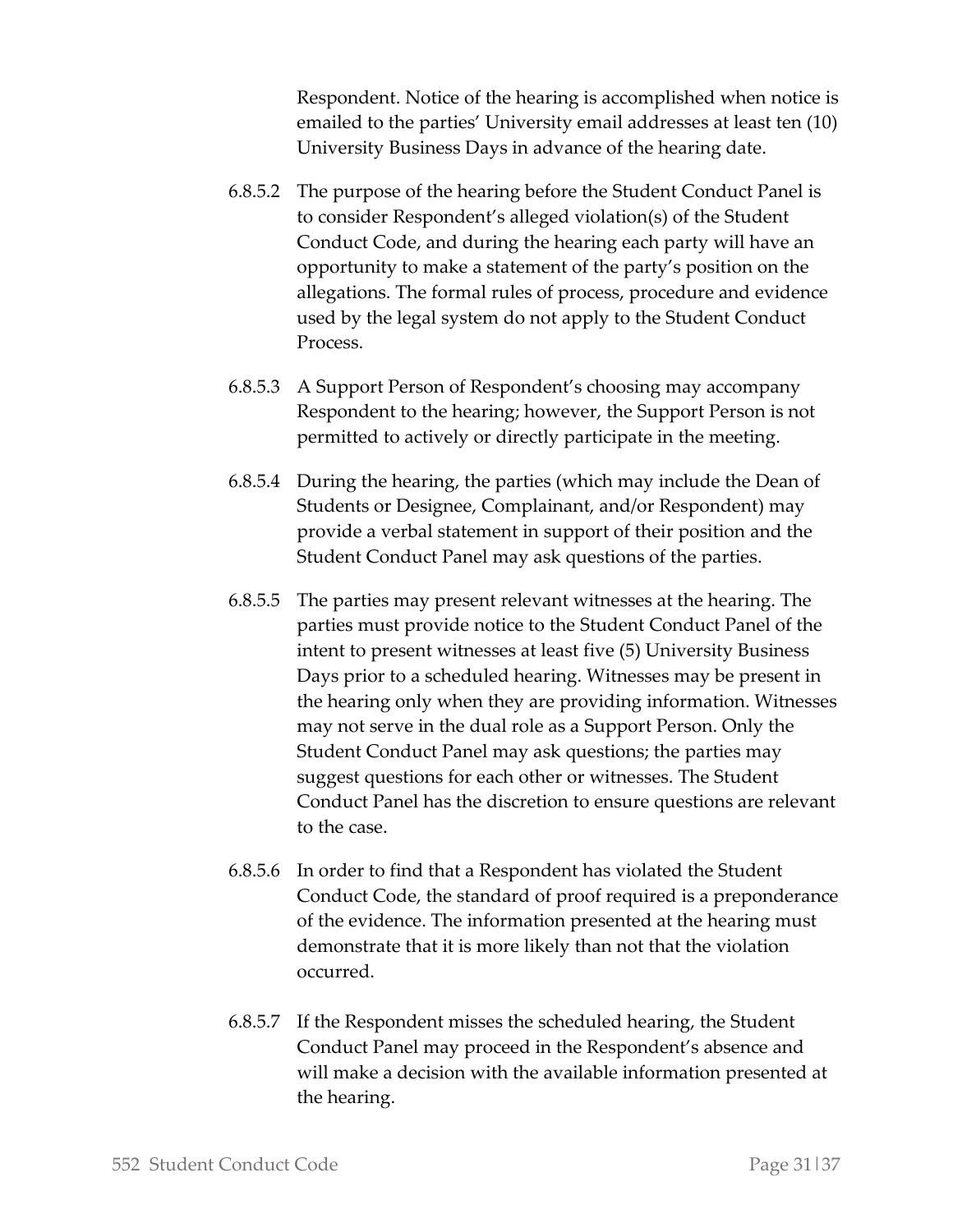- 6.8.5.8 The Student Conduct Panel Chair shall prepare a written Student Conduct Panel Decision detailing the Panel's findings and sanctions, if any, and email its decision to the Dean of Students or Designee within seven (7) University Business Days of the hearing. The number of days may be extended at the discretion of the Dean of Students or Designee, who will notify all parties of any such extension of time for the issuance of the Panel's decision. The written Decision will include the findings of responsibility or non-responsibility for each alleged Student Conduct Code violation, rationale for the findings, sanctions (if applicable), and information on the appeal process.
- 6.8.5.9 The Dean of Students or Designee will then send the Student Conduct Panel's decision to the parties within three (3) University Business Days of the date when the Dean of Students or Designee receives the Student Conduct Panel's decision. A copy of the Panel's decision may be shared by the Dean of Students or Designee with appropriate University officials.
- 6.8.5.10 The University will record the hearing and make a copy of the recording or transcript of the hearing available to the parties for inspection and review. The official recording will be the sole property of the University, and the parties are prohibited from disseminating or making copies of the recording or transcript. The deliberation of the Student Conduct Panel will not be recorded. The recording of the live hearing will be preserved for seven (7) years from the date of the issuance of the Student Conduct Panel's decision.
- 6.8.6 In both a Student Conduct Panel meeting and a Student Conduct Panel hearing, Student Conduct Panel deliberations and voting shall take place in closed session and will not be recorded. Panel decisions are based on a majority vote, utilizing the preponderance of evidence standard.
- 6.8.7 The Student Conduct Panel may impose any sanction(s) listed in Section 6.9, unless the Dean of Students or Designee previously determined that expulsion or suspension are not potential sanctions in a given case. If the Respondent is found responsible for violating the Student Conduct Code, the Student Conduct Panel will determine appropriate sanctions based on the incident's severity, impact on others, and the Respondent's student conduct record.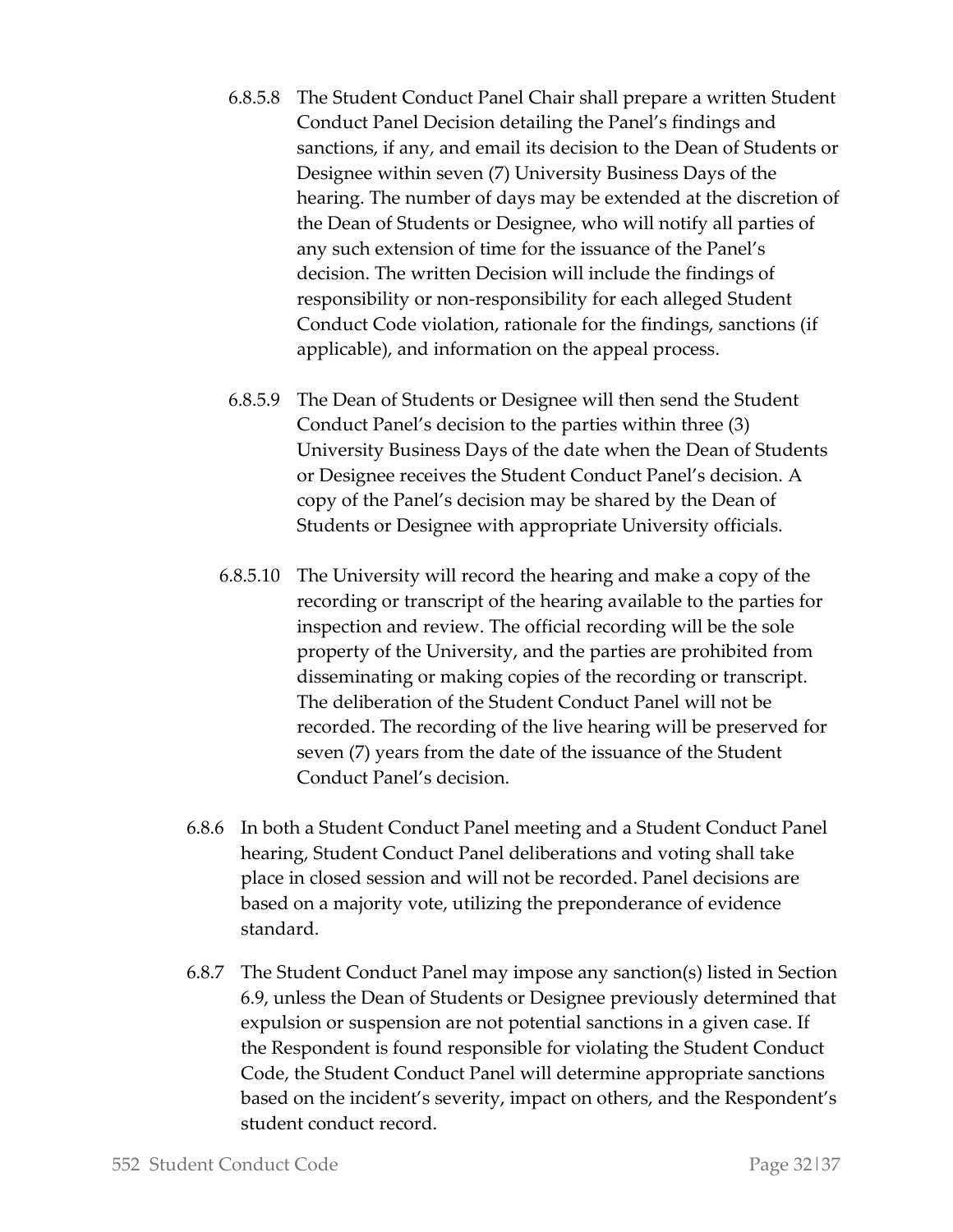- 6.8.8 Within ten (10) University Business Days of notification of the Student Conduct Panel's decision the Respondent or Complainant may file an appeal to the Vice President of Student Affairs or designated alternate according to the appeal procedure outlined in Section 6.11.
- 6.8.9 The University's Office of General Counsel may serve as a resource to the Student Conduct Panel and provide guidance on substantive law and procedural matters.
- 6.9 Sanctions for Behavioral Misconduct
	- 6.9.1 Designee Student Conduct sanctions are imposed for the purposes of restoring the standards of the University Community, educating students about the seriousness of their actions, promoting positive growth, and maintaining the safety of members of the University Community.
	- 6.9.2 The following sanctions may be imposed by a Student Conduct Panel or may be mutually agreed upon by the Dean of Students and a Respondent as part of an Informal Resolution at a Finding Meeting:
		- 6.9.2.1 Written Reprimand: A written notice to the Respondent that a violation of the Student Conduct Code has occurred, and that any continued or repeated violation may be cause for further disciplinary action.
		- 6.9.2.2 Disciplinary Probation: A status imposed for a specific period of time in which a Respondent must demonstrate conduct that conforms to the Student Conduct Code, including Section 4.2 of this policy.
		- 6.9.2.3 No Contact Order: Respondent is prohibited from having contact with specifically identified individuals or group(s). This order may prohibit Respondent's attendance at specific events, activities, performances, or courses, or a loss of specific privileges for a specified period of time or until specific conditions are met or completed.
		- 6.9.2.4 Trespass Order: Respondent is prohibited from being in, on or near specifically identified locations, events, activities, performances, or courses, or from any or all University Premises.
		- 6.9.2.5 Residential Relocation: If the Respondent is living in University housing, Respondent may be mandated to relocate to an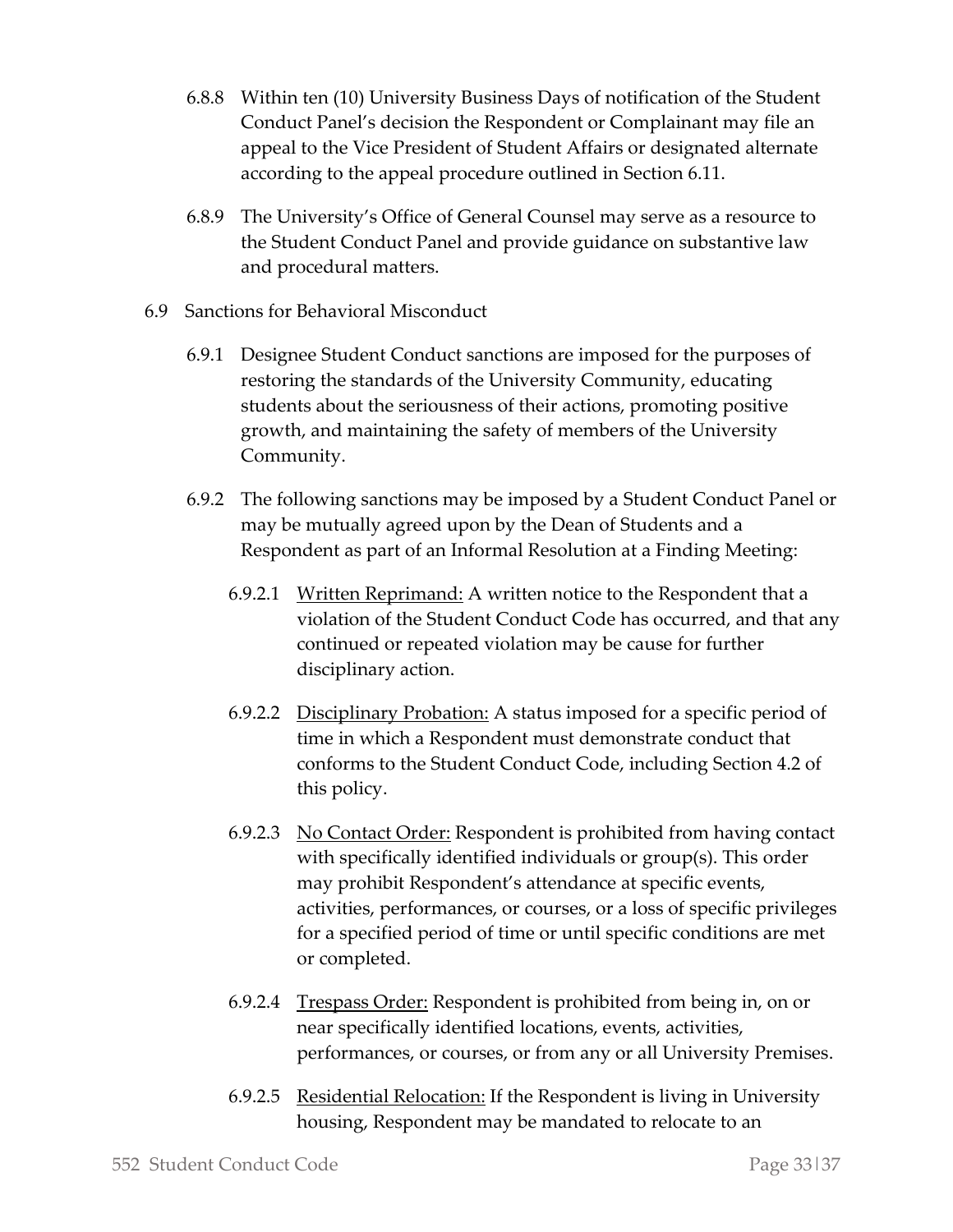alternative housing location. Respondent will have access to University dining if included in Respondent's original housing contract.

- 6.9.2.6 Restriction of Activity: A restriction of Respondent's student involvement may include but is not limited to restrictions from attending and/or participating in University events, student events, athletic events, and other activities including intramurals, meetings, practices, performances, philanthropic endeavors, and social gatherings. The Restriction of Activity may be permanent or temporary.
- 6.9.2.7 Community service: A specified number of approved volunteer hours to be provided by Respondent for which no academic credit or remuneration may be received, and which is verified by a supervisor.
- 6.9.2.8 Restitution: Reasonable Reimbursement by Respondent to the University or other impacted parties for damages resulting from a violation of the Student Conduct Code required in the form of monetary payment, service to repair, or other compensation.
- 6.9.2.9 Referral: Respondent may be referred to a licensed physician or other mental health professional for evaluation. Respondent also may be referred to a program specific to Respondent's needs/violation; i.e., Prime for Life.
- 6.9.2.10 Hold on University Records and/or Registration: A hold may be placed on Respondent's University records and/or ability to register for classes by the Dean of Students or Designee for either a specified period of time or until Respondent satisfies some or all of the imposed sanctions. The hold may also prevent Respondent from obtaining transcripts, verifications, or a degree from the University.
- 6.9.2.11 Disciplinary Suspension: The termination of Respondent's student status for a specific period of time as imposed by the Dean of Students, or Designee.
	- 6.9.2.11.1 Suspension may include, but is not limited to, other sanctions such as exclusion from specific areas of the University Premises, activities, performances, or events.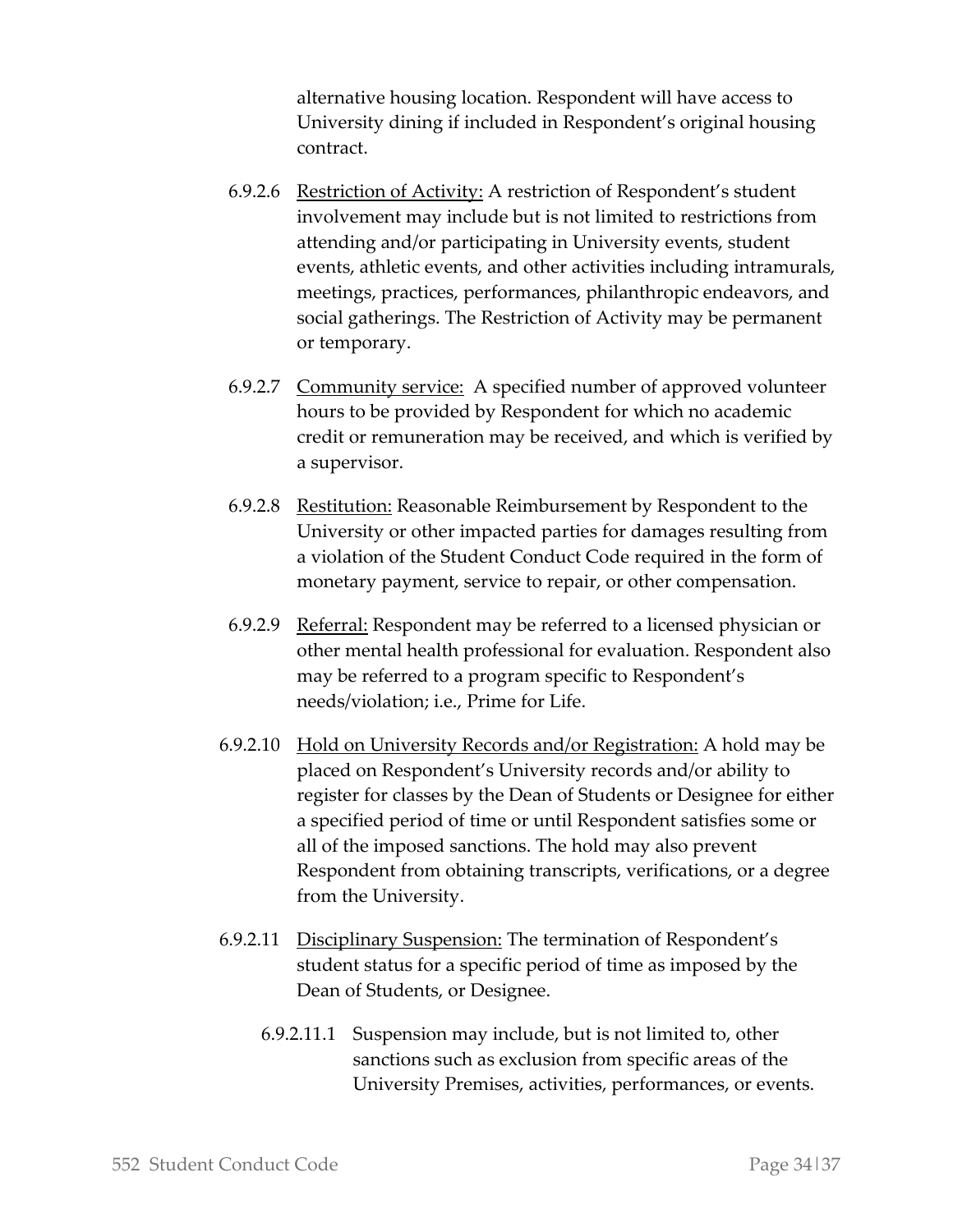- 6.9.2.11.2 Respondent's transcript will include a Student Conduct Letter reflecting the Disciplinary Suspension during the time of the suspension.
- 6.9.2.11.3 The Dean of Students or Designee shall notify Respondent in writing of the suspension, and conditions for reinstatement. Notice of the suspension may be provided to Respondent's Department Chair or other appropriate University Officials.
- 6.9.2.12 Denial or Revocation of a Degree or Certificate: Denial or revocation of a degree or certificate for which requirements have been completed or revocation of Respondent's awarded degree or certificate. Revocation or denial of a degree or certificate is a sanction reserved for the most flagrant violation(s) of the Student Conduct Code.
- 6.9.2.13 Disciplinary Expulsion: The permanent termination of student status. Expulsion is a sanction reserved for the most flagrant violation(s) of the Student Conduct Code, and the Respondent is ineligible for reinstatement.
	- 6.9.2.13.1 An expelled Respondent's transcript will reflect the disciplinary expulsion.
- 6.9.3 A copy of the Panel's decision may be shared by the Dean of Students or Designee with appropriate University officials.
- 6.9.4 Any sanction imposed through an Informal Resolution or by a Student Conduct Panel will remain on file in the Dean of Students' Office for not less than seven (7) years.
- 6.10 Appeal Procedures
	- 6.10.1 An appeal of a Student Conduct Panel's decision or the Dean of Students' or Designee's decision to dismiss a complaint is made to the Vice President of Student Affairs by filing a written Notice of Appeal with the Dean of Students' Office within ten (10) University Business Days of the date of the notification of the decision being appealed. The appealing party must use the Dean of Students' Notice of Appeal form and must include a detailed statement explaining how the appeal meets at least one of the criteria explained in Section 6.10.1.1.
	- 6.10.2 A Student Conduct Panel's decision or a Dean of Students or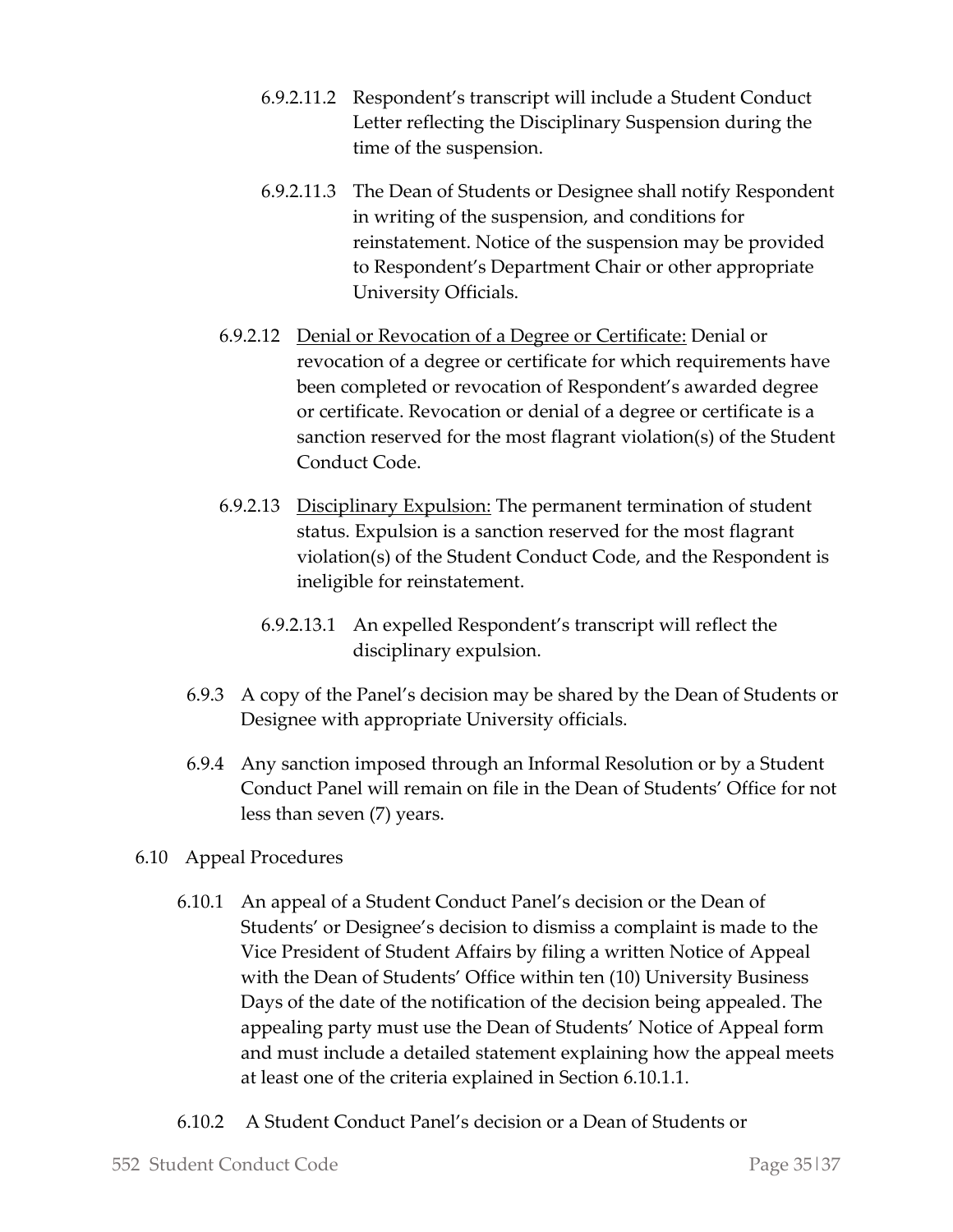Designee's decision to dismiss a complaint are deemed final if not appealed by such date. The Dean of Students or Designee has sole discretion to make any exception to the appeal deadline for just cause.

- 6.10.2.1 Both Complainant and Respondent have the right to appeal. An appeal, pursuant to Section 6.6.6 and Section 6.9.4, must meet one of these three (3) criteria. 1) The sanction imposed is disproportionate to the violation. 2) A substantive procedural irregularity in the Student Conduct Process substantially impacted the decision, resulting in substantial prejudice to the appealing party. 3) New evidence is available that was not reasonably available at the time the Complaint was dismissed or the Student Conduct Panel's Decision was issued, which would alter the decision.
- 6.10.3 An appeal will be initially reviewed by the Dean of Students or Designee to determine if any of the three (3) criteria listed above have been met. If any of the three criteria is met, the appeal is referred to the Vice President of Student Affairs. After receiving the appeal, the Vice President of Student Affairs shall, within ten (10) University Business Days of receipt of the appeal from the Dean of Students' Office:
	- 6.10.3.1 Affirm or modify the decision, remand the decision for further deliberations, order further investigation, order a new investigation, amend the sanction, or overturn the decision in whole or in part. The Appeal Decision shall include the Vice President of Student Affairs' rationale for the decision.
- 6.10.4 Written notification of the Appeal Decision and the rationale for that decision shall be communicated to the parties within ten (10) University Business Days after the Vice President of Student Affairs' receipt of the appeal.
- 6.10.5 The Vice President of Student Affairs' decision is final and not subject to any further appeal at the University.
- 6.11 Records of Student Conduct Process
	- 6.11.1 No University employee shall provide information to a person or entity concerning a student without fully complying with The Family Educational Rights and Privacy Act (FERPA) (20 U.S.C.A. §1232g) and the Government Records Access and Management Act (GRAMA) (U.C.A. §63-2-101). In most circumstances, such as requests from a licensing body or an employer, information may only be provided with